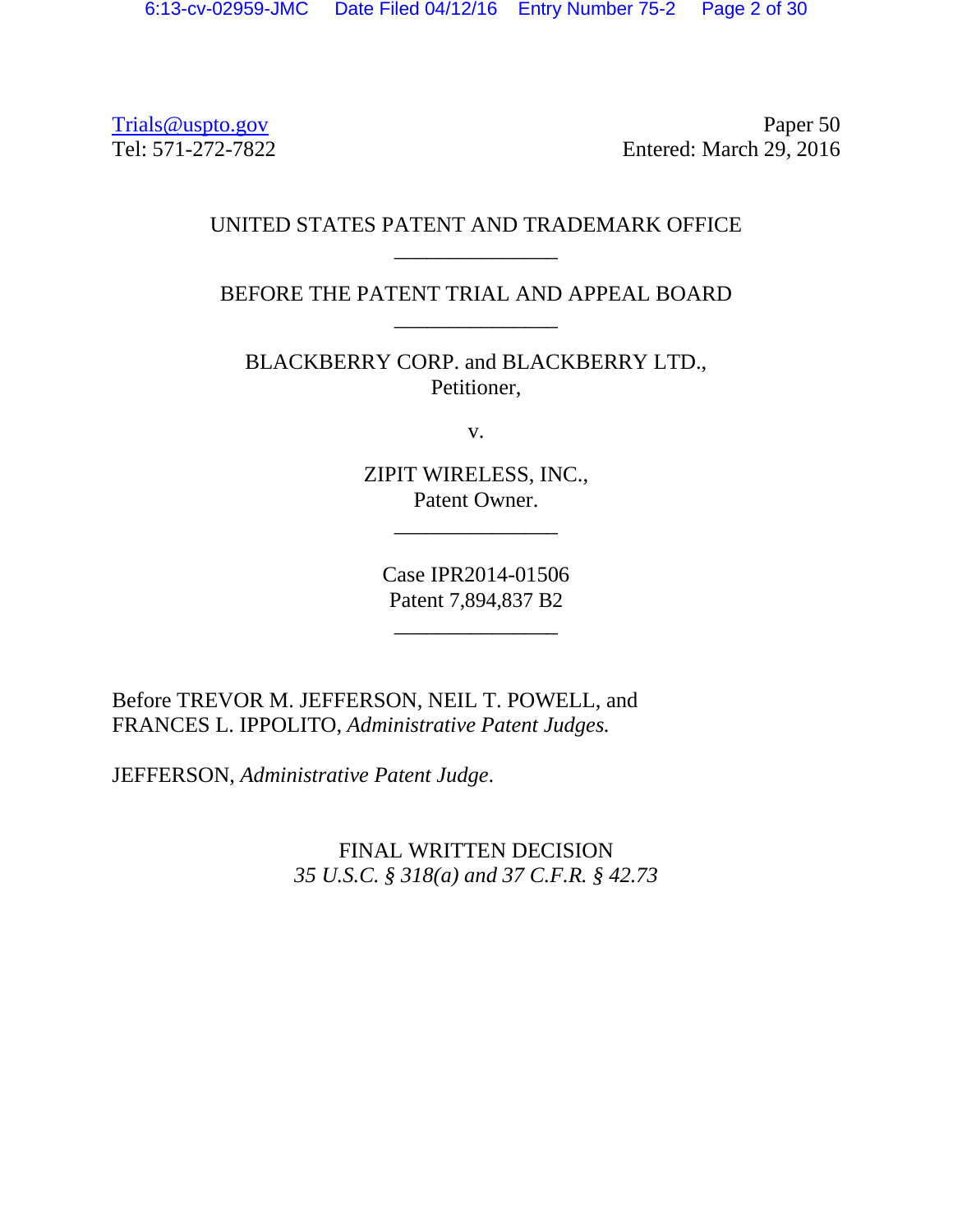### I. INTRODUCTION

## *A. Background*

Blackberry Corp. and Blackberry Ltd. (collectively, "Petitioner") filed a Petition (Paper 1, "Pet.") to institute an *inter partes* review of claims 1–5, 10–17, and 20 of U.S. Patent No. 7,894,837 B2 (Ex. 1001, "the '837 patent"). *See* 35 U.S.C. § 311. Patent Owner, ZIPT Wireless, Inc. did not file a Preliminary Response. Pursuant to 35 U.S.C. § 314, in our Decision to Institute (Paper 6, "Dec."), we instituted this proceeding as to claims  $1-5$ ,  $10-17$ , and  $20$  of the '837 patent. Dec. 9.

Patent Owner filed a Patent Owner Response (Paper 10, "PO Resp.") and Petitioner filed a Reply (Paper 14, "Reply"). We authorized Patent Owner to file a Sur-Reply to allegations raised by Petitioner's Reply. Patent Owner's Sur-Reply was filed on November 6, 2015 (Paper 25, "Sur-Reply"). Petitioner subsequently withdrew portions of its Reply. Paper 38.

Petitioner filed a motion to exclude evidence (Paper 34, "Pet. Mot. Excl."), Patent Owner filed an opposition (Paper 41, "PO Opp. Excl.") to which Petitioner filed a reply (Paper 45, "Pet. Reply Excl."). Similarly, Patent Owner filed a motion to exclude Petitioner's evidence (Paper 37, "PO Mot. Excl."), Petitioner filed an opposition (Paper 42, "Pet. Opp. Excl.") to which Patent Owner filed a reply (Paper 47, "PO Reply Excl.").

An oral hearing in this matter was held on Dec. 7, 2015 (Paper 49, "Tr.").

We have jurisdiction under 35 U.S.C. § 6(c). This Final Written Decision is issued pursuant to 35 U.S.C. § 318(a) and 37 C.F.R. § 42.73. For the reasons that follow, Petitioner has not demonstrated by a preponderance of the evidence that claims 1–5, 10–17, and 20 of the '837 patent are unpatentable.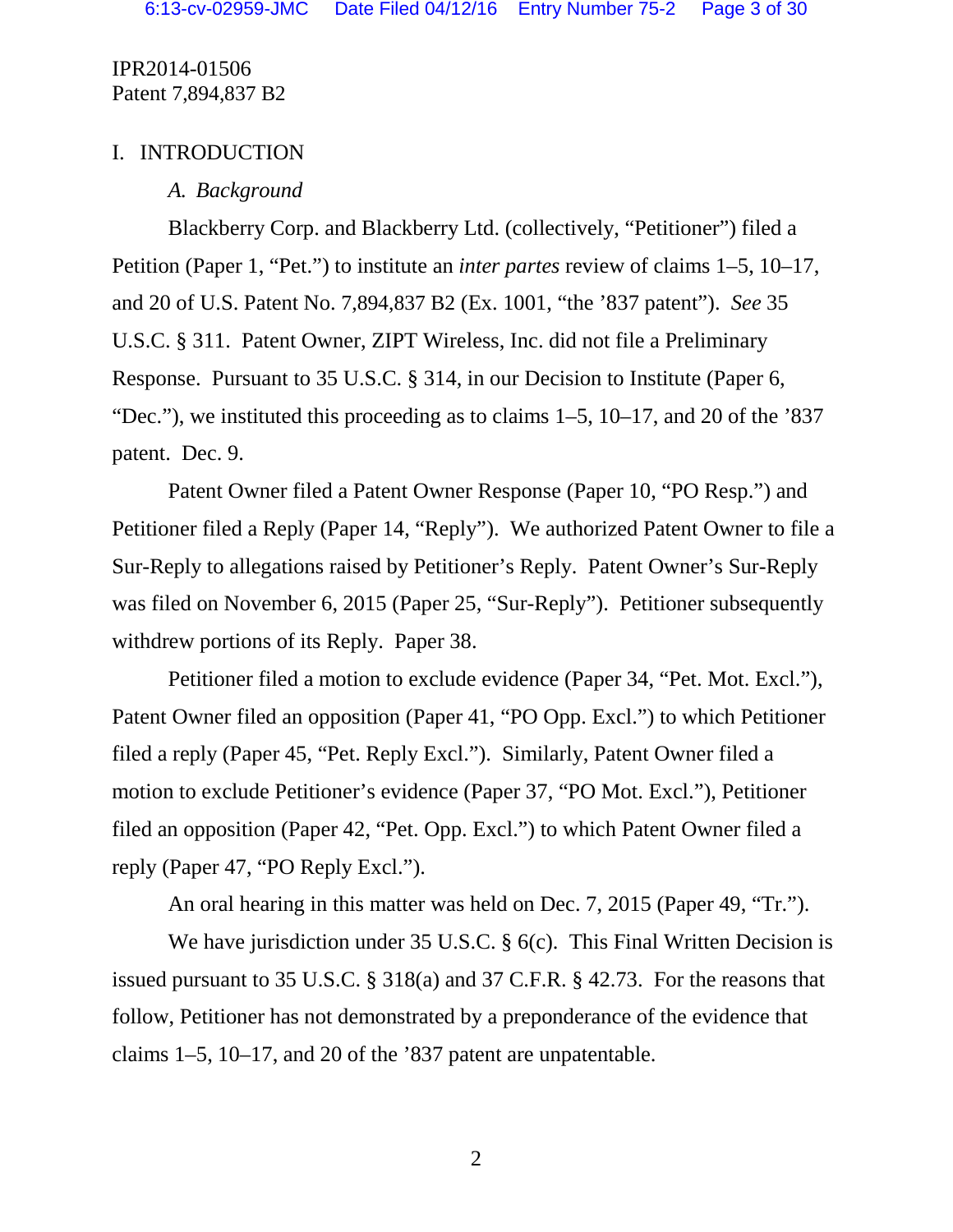## *B. Related Matters*

Petitioner states that the '837 patent has been asserted in *Zipit Wireless Inc. v. BlackBerry Ltd*., No. 6:13-cv-2959-JMC (D.S.C. 2013). Pet. 1. In addition, Petitioner has filed petitions challenging the patentability of certain claims in U.S. Patent Nos. 7,292,870 (IPR2014-01507); 8,086,678 (IPR2014-01508); and 8,190,694 (IPR2014-01509).

# *C. The '837 Patent*

The '837 patent relates to a handheld instant messaging ("IM") device. Ex. 1001, 1:16–18. The '837 patent discloses an IM terminal that includes a display and a data entry device integrated in a housing for the IM terminal. *Id*. at 4:25–28. The data entry device allows entry of graphical symbols (such as emoticons supported by an IM service provider) or textual characters via dedicated or programmable keys, a Wi-Fi communications module for communicating messages with a Wi-Fi access point, and a control module for coordinating authorization to coupling the IM terminal to a local network using a wireless access point and for controlling the IM conversation session. *Id*. at 4:28–35, 4:36– 55, Figs. 12a and 12b.

Figures 12a and 12b are provided below.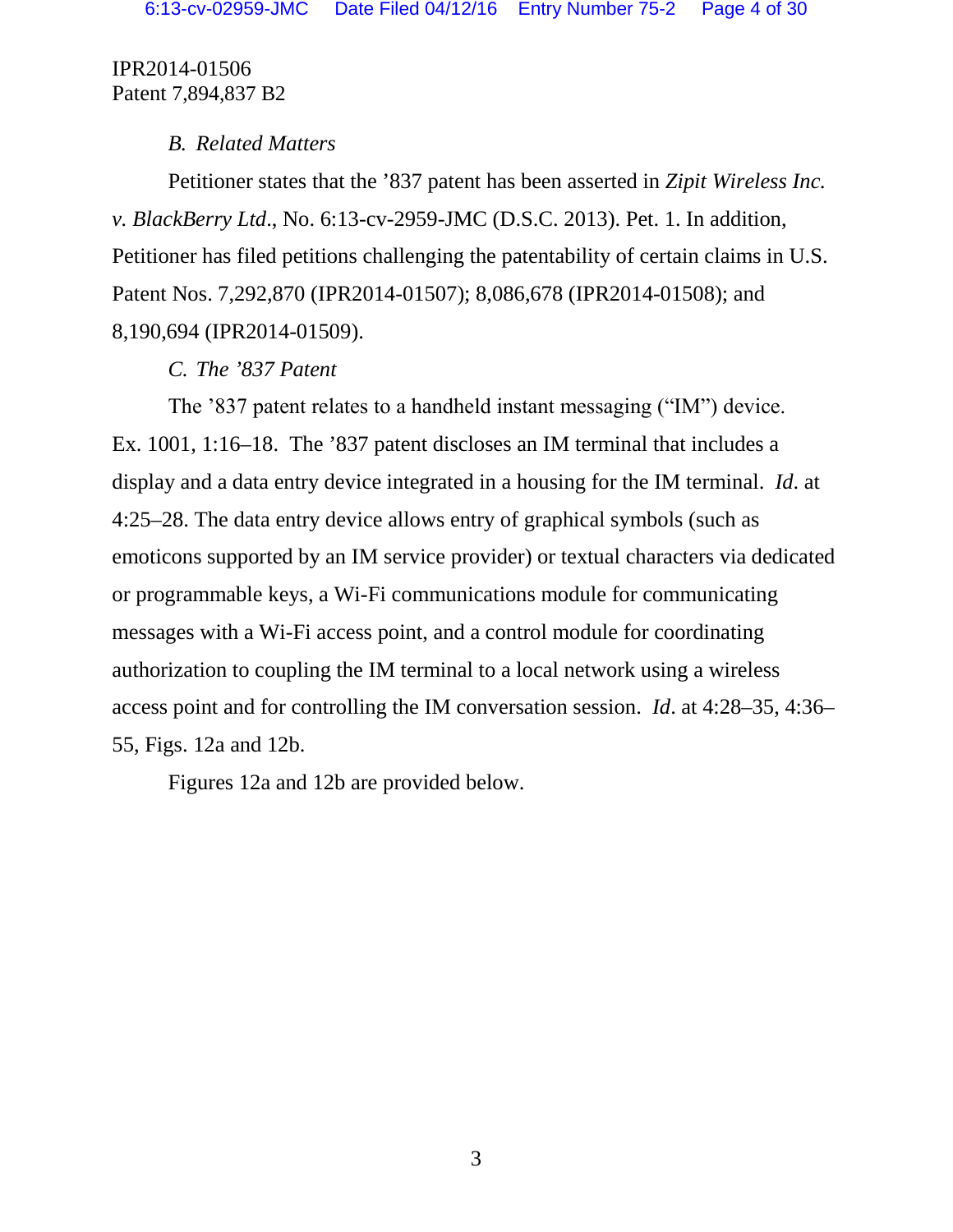SETUP WIZARD

TIME TO ASSIGN YOUR FAVORITE EMOTICONS "SMILEYS" TO THE FOUR PROGRAMMABLE (P1-P4) KEYS PROVIDED ON THE KEYBOARD!

PRESS THE NEXT KEY TO CONTINUE.

Fig.  $12A$ 



Fig.  $12B$ 

Figures 12a and 12b show user interface screens that associate emoticon pictorial images with programmable keys. *Id.* at 9:27–28. Figures 12a and 12b show screens used in the emoticon selection procedure. Figure 12a identifies keys of keyboard 68 (not shown) that are associated with selected emoticons. Figure 12b shows a screen that instructs the user to use the " $\lt$ " and " $\gt$ " keys on either side of the displayed symbol to change the graphical symbol that is associated with a programmable key, e.g. PF2. *Id*. at 16:1–8.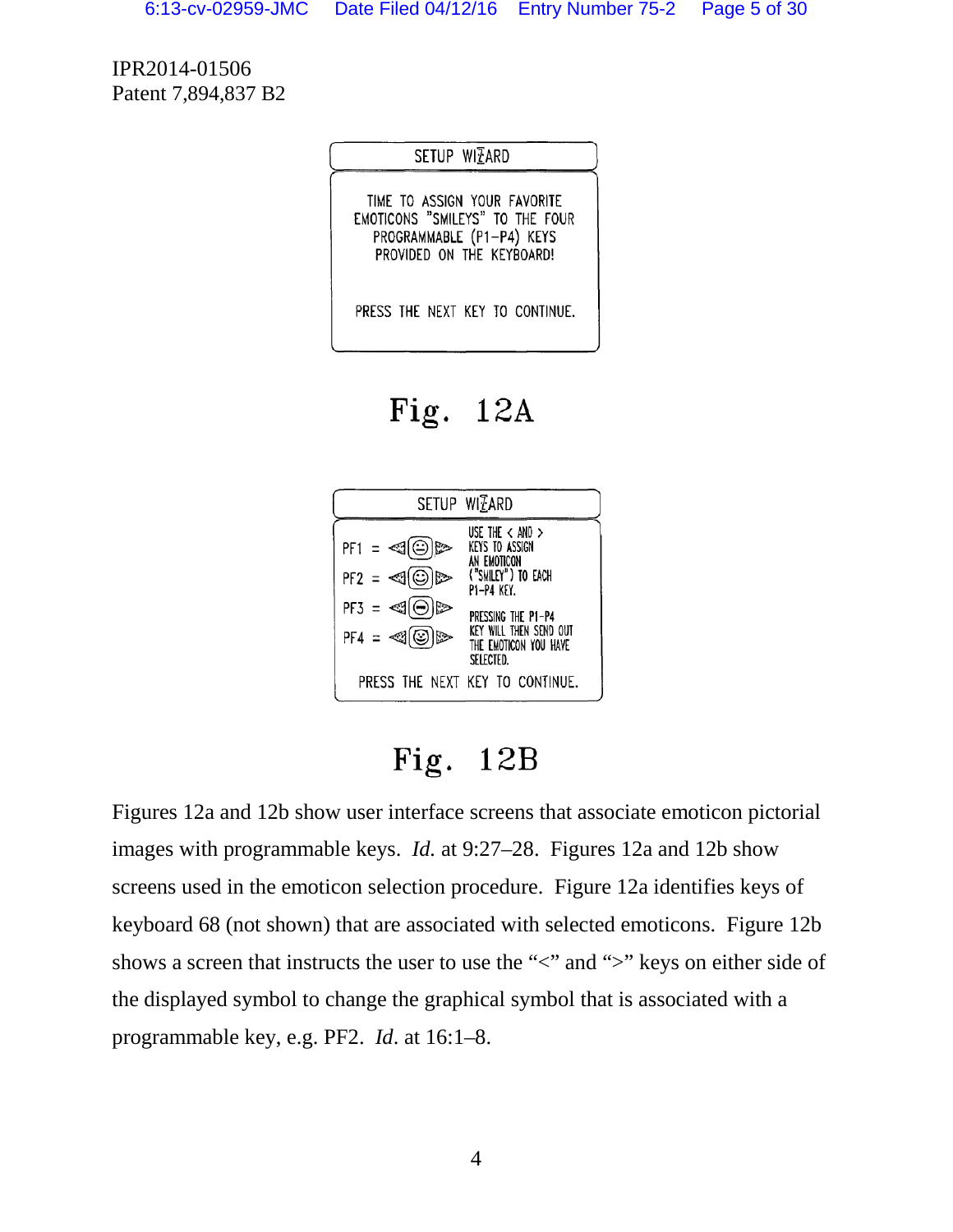The handheld terminal of the '837 patent manages multiple IM conversations over Internet protocol ("IP") through different IM service providers. *Id*. at 5:16–63, Abstract. The device generates a buddy list of contacts associated with each IM service provider and displays conversation windows for each buddy with whom the user is engaged in active conversation. *Id*. at 5:16–35. The device detects signals from local wireless access points, prioritizes the access points according to their signal strength, and selects the one having the strongest signal for local network access. *Id*. at 4:56–62.

# *D. Illustrative Claims*

Illustrative independent claims 1 and 11 (Ex. 1001, 23:20–24:55–25:8) are reproduced below:

1. A handheld instant messaging terminal comprising:

a handheld terminal housing;

a data entry device integrated in the terminal housing, the data entry device being configured to generate textual characters and graphical symbols in response to actuation of the data entry device;

a display mounted in the terminal housing to display textual characters and graphical symbols including the textual characters and graphical symbols generated by the data entry device;

an Internet protocol communications module located within the handheld terminal housing to generate data messages in an Internet protocol;

a wireless transceiver mounted within the handheld terminal housing and coupled to the Internet protocol communications module to generate wireless data messages that include the data messages in the Internet protocol, the wireless transceiver radiates the wireless data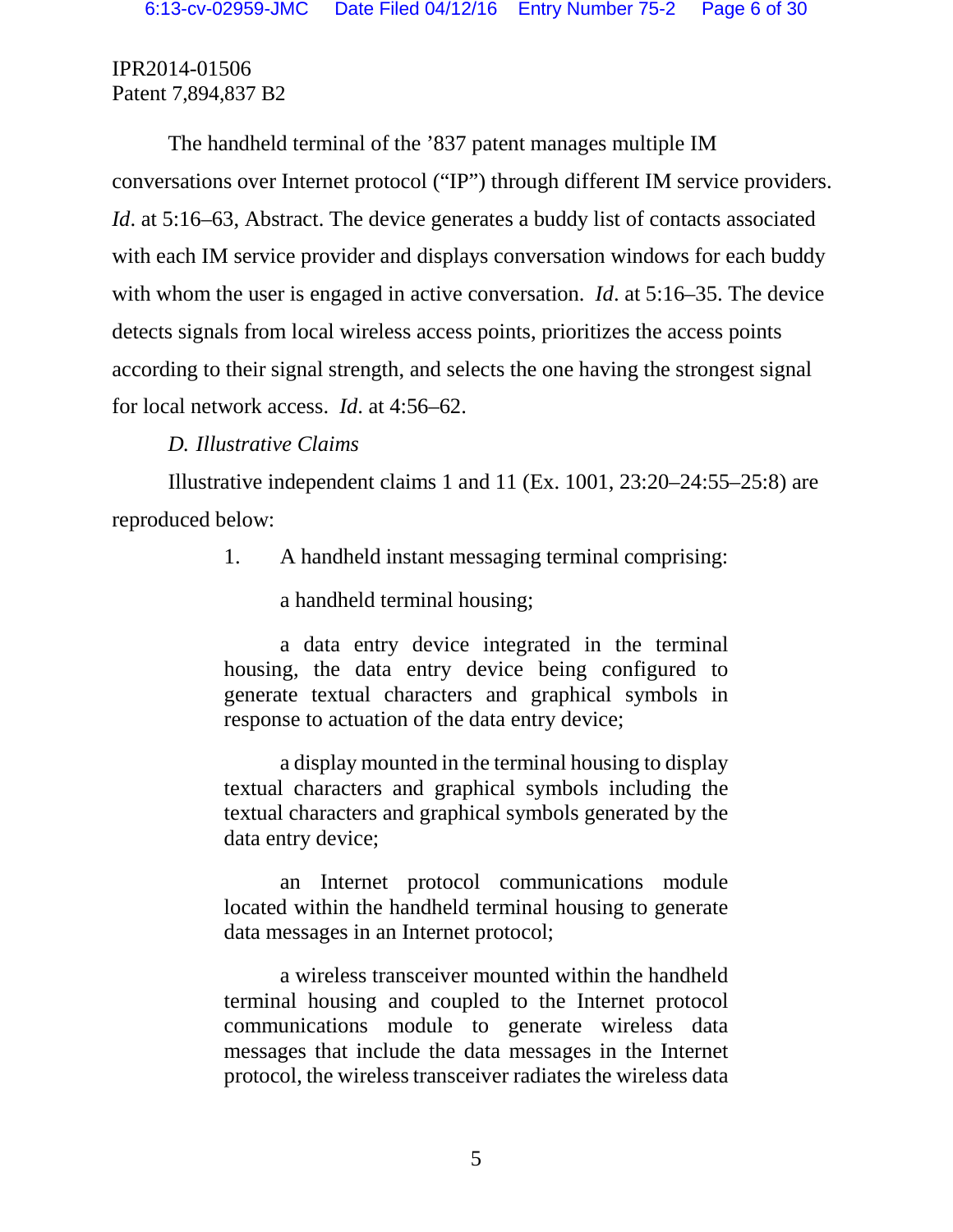> messages from an antenna coupled to the wireless transceiver; and

> a control module located within the handheld terminal housing and coupled to the Internet protocol communications module, the control module including at least one processor that executes an application program to implement at least one instant messaging protocol for generation of instant messaging (IM) data messages that are compatible with an instant messaging service, the control module providing the IM data messages that are compatible with an instant messaging service to the Internet protocol communications module to enable the IM data messages to be communicated during at least one conversation session through the Internet protocol communications module and the wireless transceiver.

> 11. A method for managing wireless network access and instant messaging through a wireless access point with a handheld instant messaging terminal comprising:

> generating textual characters and graphical symbols in response to manipulation of keys on a data entry device of a handheld instant messaging terminal;

> displaying the generated textual characters and graphical symbols on a display of the handheld instant messaging terminal;

> generating data messages with the generated textual characters and graphical symbols in accordance with at least one instant messaging protocol that is compatible with an instant messaging service;

> wirelessly transmitting the generated data messages to a wireless network access point through an Internet protocol communications module and wireless transceiver in the handheld instant messaging terminal; and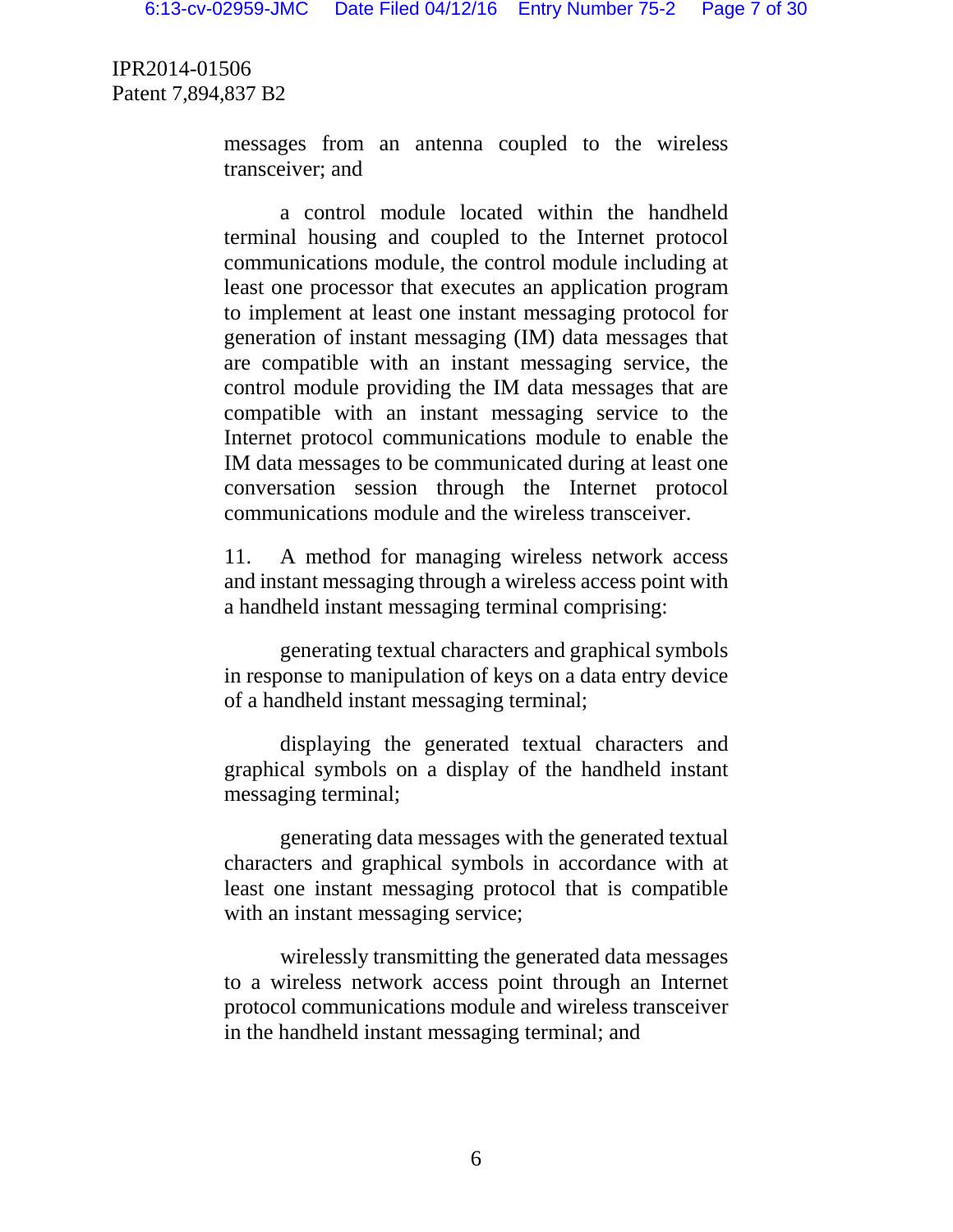> controlling a conversation session in accordance with the at least one instant messaging protocol being implemented with a control module located within the handheld instant messaging terminal.

# *E. The Asserted Grounds*

We instituted trial on the grounds alleging that claims 1–4, 10–15, and 17 are unpatentable under 35 U.S.C. § 102(b) as anticipated by TOSHIBA POCKET PC e740 USER'S MANUAL (2002) (Ex. 1004, "e740 User's Manual"); claims 5 and 16 are unpatentable under 35 U.S.C. § 103(a) as obvious over the e740 User's Manual and IM+ MULTI-SYSTEM MOBILE INSTANT MESSENGER FOR NOKIA 7650/3650, VERSION 2.18 (2002) (Ex. 1005, "Nokia IM+"); and claims 1–5, 10–17, and 20 are unpatentable under 35 U.S.C. § 103(a) as obvious over the e740 User's Manual and Michael Morrison, SPECIAL EDITION: USING POCKET PC 2002 (2002) (Ex. 1008, "Morrison"). Dec. 9.

# II. ANALYSIS

# *A. Objections to Patent Owner's Declarant*

Petitioner raised substantive objections to the credentials, qualifications and veracity of Patent Owner's declarant, Dr. Alon Konchitsky. We address these allegations and objections below.

# *1. Dr. Konchitsky's Ph.D. Credentials*

Petitioner asserts that Patent Owner's declarant, Dr. Alon Konchitsky, did not receive a genuine Ph.D. from Bournemouth University and, as a result, Dr. Konchitsky's testimony is entitled to no weight. Reply 1. Patent Owner responds that Dr. Konchitsky received an electrical engineering Ph.D. degree from Bournemouth University Extension in Israel, Campus of Ramat Gan College, and submits that several documents including Dr. Konchitsky's Ph.D. diploma and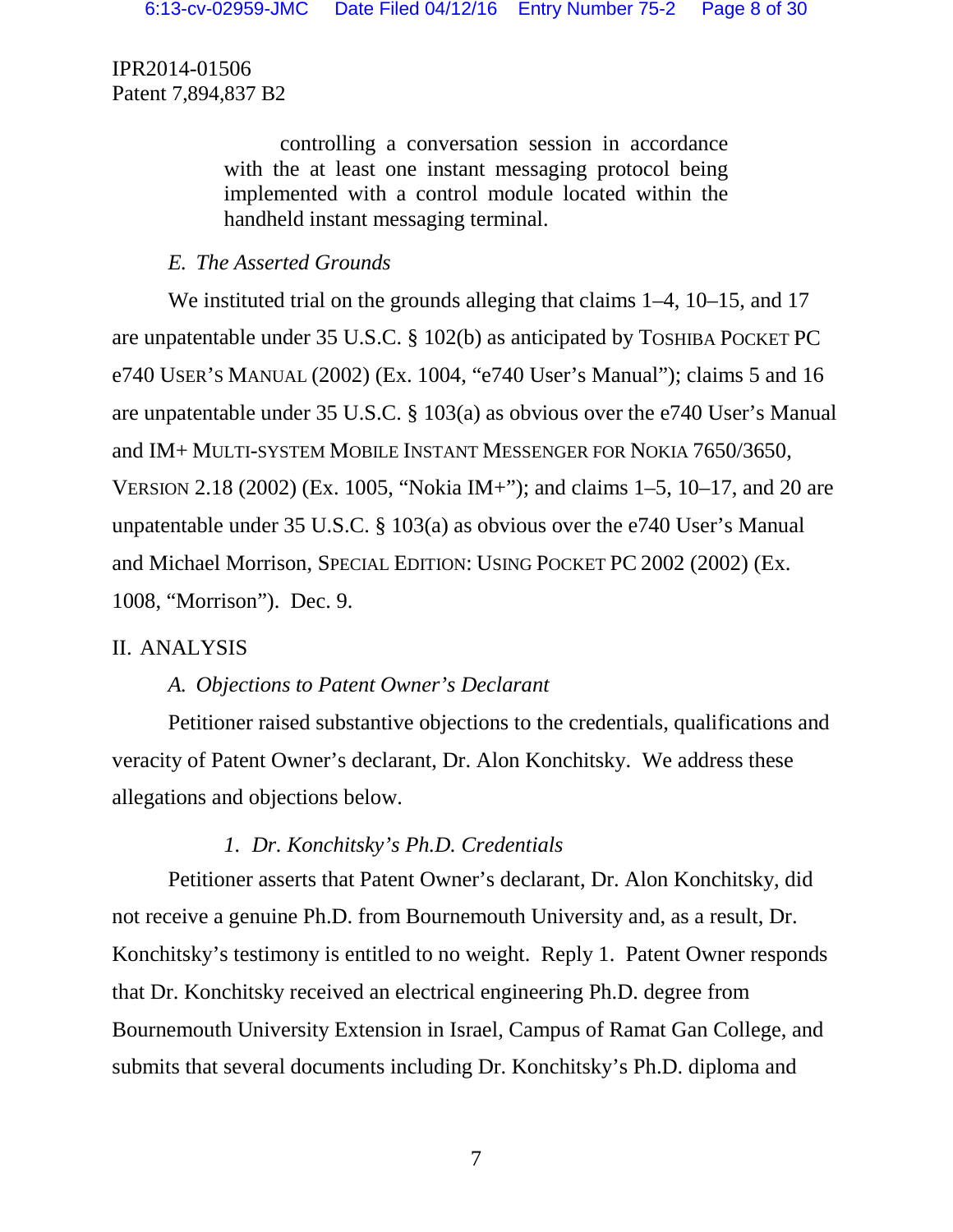Ph.D. payment receipts corroborate Dr. Konchitsky's Ph.D. Sur-Reply 1–3; Exs. 1059–1060. In his declaration, Dr. Konchitsky provides that he "unequivocally state[s] – *under penalty of perjury* – that **I did in fact receive my Ph.D. in electrical engineering from the Bournemouth University Extension in Israel, Campus of Ramat Gan College.**" Ex. 2082 ¶ 17.

We note first that the parties do not dispute that Dr. Konchitsky is qualified to provide his expert opinion on the subject matter of the '837 patent even without considering his Ph.D. from Bournemouth University. Sur-Reply 13–15; Tr. 4:14– 22, 21:1–15. Petitioner concedes that Dr. Konchitsky "worked at Nokia. He worked at a company that was purchased by Intel. To be able to testify about emoticons and parental controls on devices he meets the low threshold under the federal rules for providing expert testimony." Tr. 4:21–24. Accordingly, the circumstances surrounding Dr. Konchitsky's Ph.D. credentials go to the weight of his testimony rather than admissibility.

Further, we do not find that Petitioner has demonstrated sufficiently that Dr. Konchitsky's testimony should be afforded diminished weight because *Dr. Konchitsky* falsified his Ph.D. from Bournemouth University Extension through Ramat Gan College in Israel. Petitioner concedes that

> [t]he sur-reply shows that it's possible that Konchitsky did receive a degree from either Ramat Gan or the extension at Ramat Gan. That was not an authorized diploma, had nothing to do with the Bournemouth University. And whether or not he knew that or was unwittingly duped into believing that he was getting a genuine Bournemouth University diploma, in the time allotted in IPR and our resources, there's just not enough time and money available to prove that circumstantial case whether he knew that his diploma was not genuine.

Tr. 5:14–22. Additionally, Petitioner has withdrawn all its allegations that Dr.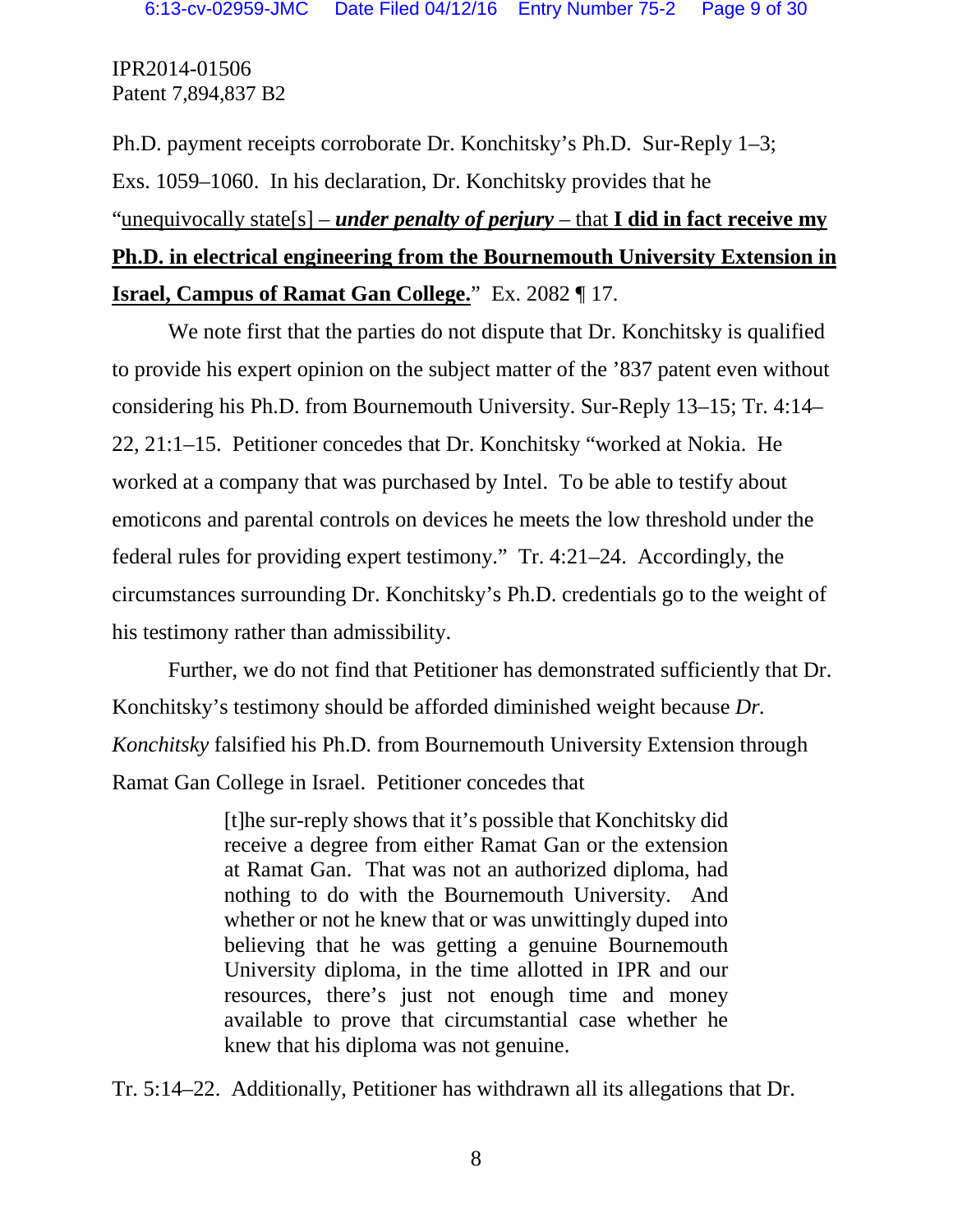Konchitsky himself engaged in any act of forgery or perjury with respect to his Ph.D. Ex. 2106; Tr. 4:11–23, 6:13–8:2. This is not to say that there is sufficient evidence to establish whether Dr. Konchitsky's Ph.D. is genuine. However, as Petitioner argues, the issue is one of Dr. Konchitsky's veracity and credibility. Tr. 7:7–17. Thus, while it may be possible Dr. Konchitsky's Ph.D. is not genuine, Petitioner has not shown that Dr. Konchitsky engaged in any wrongdoing in obtaining his Ph.D. or representing that he obtained a Ph.D. from Bournemouth University Extension in Israel. Thus, we do not diminish the weight of Dr. Konchitsky's on this basis.

#### *2. Dr. Konchitsky's Masters Credentials*

Petitioner further argues that Dr. Konchitsky's mischaracterization of his Master's degree from Bournemouth University (Tr. 6:15–23) demonstrates Dr. Konchitsky's lack of credibility and diminishes the weight of his testimony (*see id.* at 9:7–14). Petitioner does not dispute Dr. Konchitsky received a Master's degree from Bournemouth University. Tr. 13:9–15. Rather, Petitioner asserts that Dr. Konchitsky has embellished his Master's degree in tourism and hospitality management by describing it as a degree in "management and business." *Id.* at 5:23–25.

Dr. Konchitsky and Patent Owner do not dispute that Dr. Konchitsky's curriculum vitae *does not* state that his Master's degree was issued in "Tourism and Hospitality Management." Ex. 2082 ¶ 94; *see* Tr. 21:5–7. Dr. Konchitsky asserts that he believes his CV is accurate because his

> Master's thesis was focused on computers and computer science, and how personal computers could best be integrated into a hotel's business. This field, where I was forecasting the trend in a particular vertical industry, is part of Information Technology in graduate business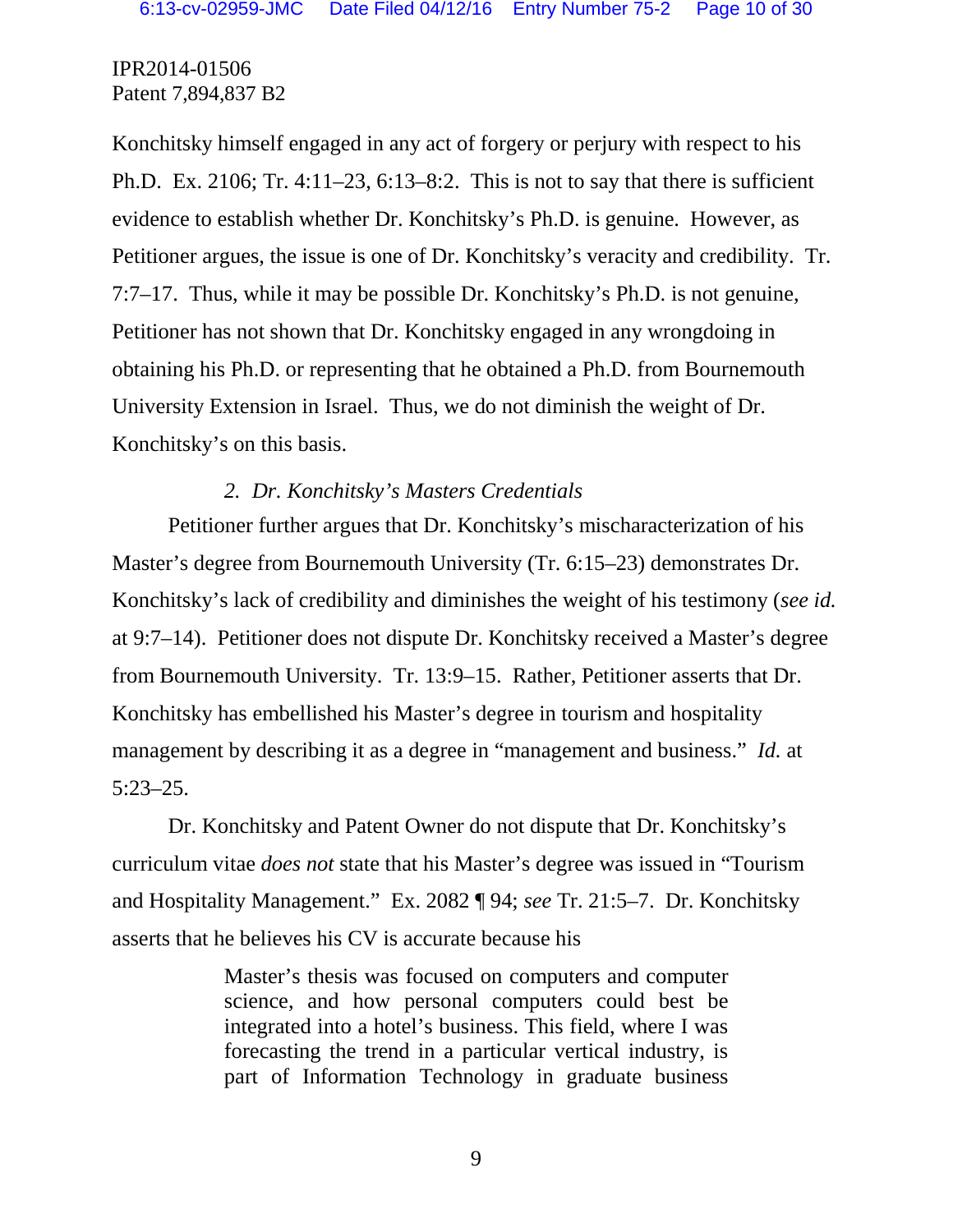> studies, which is a subcategory of the school of management.

Ex. 2082 ¶ 94. While the argument may be made that Dr. Konchitsky's description of his Master's degree is merely harmless embellishment or an artful rewording having the same effective meaning, we find that Dr. Konchitsky, nevertheless, incorrectly described his Master's degree and misrepresented his credentials to the Board. Further, that Dr. Konchitsky may be qualified to testify based on his undergraduate degrees and experience, as asserted by Patent Owner (Tr. 21:16–5), does not mitigate Dr. Konchitsky's misrepresentation of his credentials nor preclude us from appropriately weighing his testimony in light of such misrepresentation. We expect all parties and individuals involved in proceedings before the Board to "have a duty of candor and good faith to the Office during the course of a proceeding." 37 C.F.R. § 42.11. Moreover, we agree with the sentiment that "[e]ven the slightest accommodation of deceit or a lack of candor in any material respect quickly erodes the validity of the process. As soon as the process falters in that respect, the people are then justified in abandoning support for the system in favor of one where honesty is preeminent." *United States v. Shaffer Equip. Co.*, 11 F.3d 450, 457 (4th Cir. 1993). Therefore, we will consider Dr. Konchitsky's statements regarding his Master's degree in affording his testimony the appropriate weight.

#### *3. Dr. Konchitsky's Translation of Mr. Cohen's Statement*

Petitioner further argues that the circumstances of Dr. Konchitsky's incorrect translation of Mr. Cohen's Statement (Ex. 2092), submitted to support his Ph.D. from Bournemouth University Extension through Ramat Gan College in Israel, demonstrate a lack of credibility and reliability. Pet. Mot. Exclude 4; Ex. 1061. In particular, Petitioner argues that the incorrect English translation of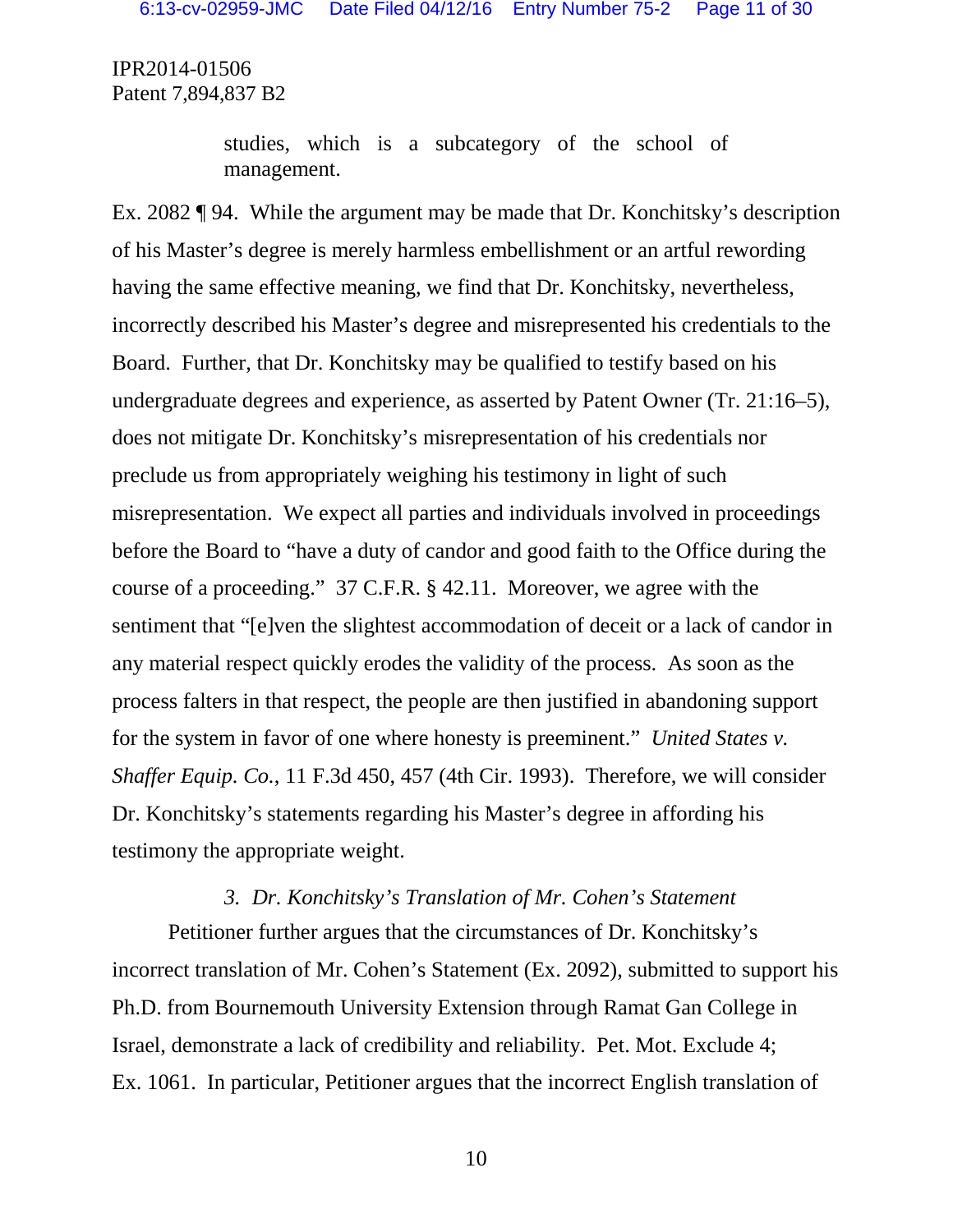Mr. Cohen's Statement includes the phrase "[d]uring the time period 1999-2002, the Extension offered a doctoral program in communication systems in electrical engineering," for which the Hebrew counterpart does not appear in the original Hebrew version. Ex. 2092, 2.

At the Oral Hearing, counsel for Patent Owner indicated that it relied on Dr. Konchitsky for the translation of all documents in his supplemental declaration (Ex. 2082). Tr. 13:22–14:11. Counsel for Patent Owner further represented that there was a "mismatching problem between the drafts" that resulted in the submission of an English version that did not match the statement in Hebrew. *Id.* at 14:16–21. Patent Owner's counsel stated that

> we have now obtained a declaration from Dr. Konchitsky that explains how the error occurred. And we also have a certified translation and have obtained a corrected, if you will, Exhibit 2092 from Mr. Cohen that matches the English version. And in short, just like I said Friday during the call, Dr. Konchitsky says it was a mismatching problem between the drafts that were discussed and exchanged with Mr. Cohen. He apparently mixed up the English translation with the Hebrew version. We don't, of course, speak Hebrew, so we couldn't catch the mistake ourselves.

*Id. at* 14:12–21. Patent Owner did not provide a certified translation of Exhibit 2092 at the time of filing as it was required to do per 37 C.F.R. § 42.63(b).

We find that "mismatching" situation could have been avoided if a proper certified translation of Exhibit 2092 had been completed and submitted as required by Rule 42.63. In addition to the incorrect and misleading translation, we note that Patent Owner's reliance on Dr. Konchitsky's self-translated evidence strongly undermines the credibility of the facts submitted in support of Konchitsky's Ph.D. credentials. Although we do not dismiss Dr. Konchitsky's testimony on this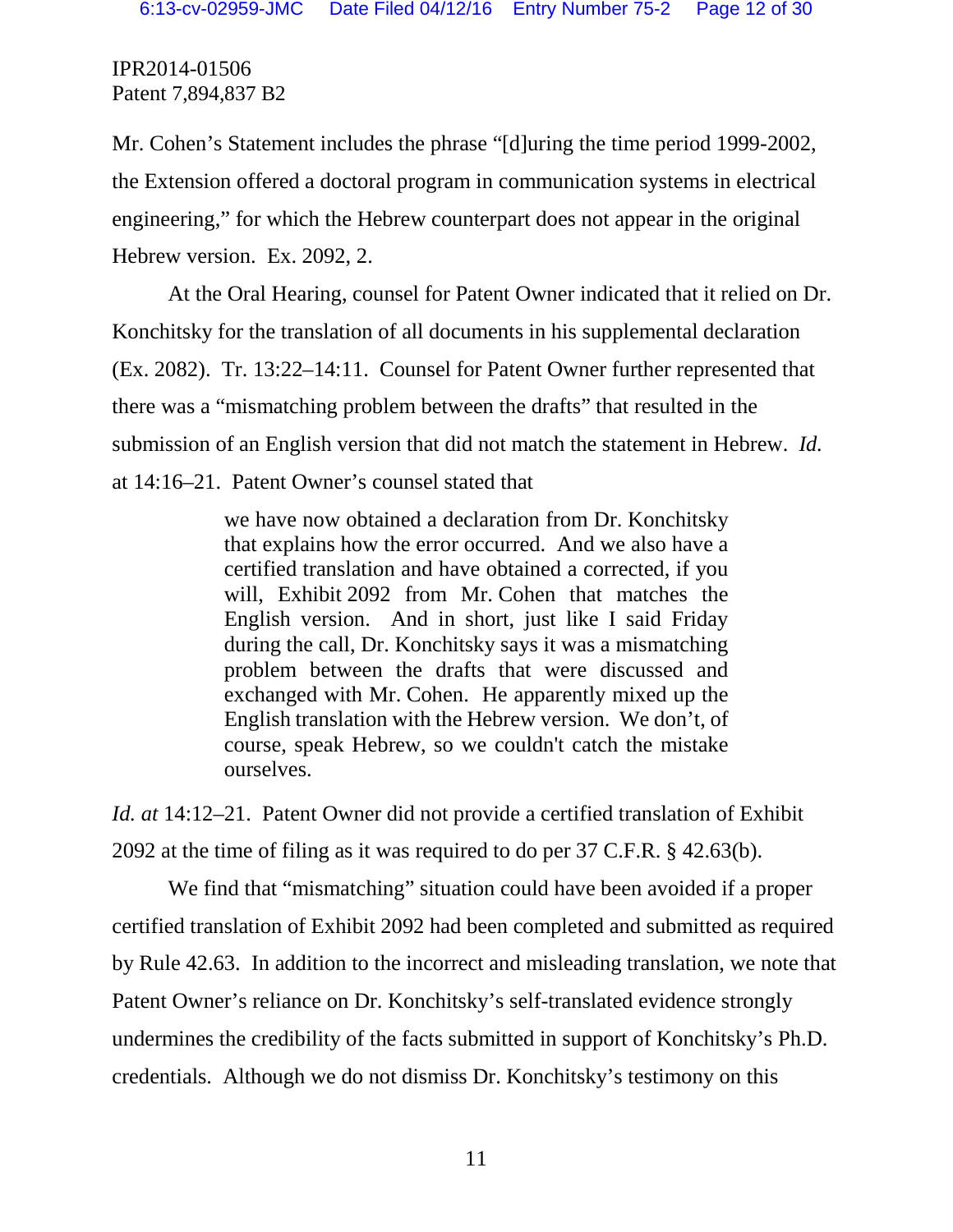basis, [1](#page-11-0) the misleading translation proffered by Patent Owner erodes the foundation of Dr. Konchitsky's declaration and the weight we grant his testimony, and undermines the foundation of our trial process.

With these considerations in mind, we now turn to the construction of certain claim terms.

#### *B. Claim Construction*

In an *inter partes* review, claim terms in an unexpired patent are given their broadest reasonable construction in light of the specification of the patent in which they appear. 37 C.F.R. § 42.100(b); *see also In re Cuozzo Speed Techs., LLC*, 793 F.3d 1268, 1278–79 (Fed. Cir. 2015) ("We conclude that Congress implicitly approved the broadest reasonable interpretation standard in enacting the AIA" and "the standard was properly adopted by PTO regulation."), *cert. granted sub nom. Cuozzo Speed Techs., LLC v. Lee*, 136 S. Ct. 890 (mem.) (2016). Under the broadest reasonable construction standard, claim terms are given their ordinary and customary meaning, as would be understood by one of ordinary skill in the art, in the context of the entire disclosure. *In re Translogic Tech., Inc.*, 504 F.3d 1249, 1257 (Fed. Cir. 2007). Any special definition for a claim term must be set forth with reasonable clarity, deliberateness, and precision. *In re Paulsen*, 30 F.3d 1475, 1480 (Fed. Cir. 1994).

<span id="page-11-0"></span><sup>&</sup>lt;sup>1</sup> Petitioner has requested authorization to file a motions for sanctions based on Dr. Konchitsky's translation of Exhibit 2092. Specifically, at the Oral Hearing, Petitioner requested reimbursement for the cost of obtaining certified translations of Exhibits 2087, 2091, and 2092. Tr. 9:13–16. On February 12, 2016, by email correspondence to the Board, the parties informed us that Patent Owner "has fully reimbursed Petitioner for the cost of obtaining certified translations of Exhibits 2087, 2091, and 2092." Ex. 3001. Accordingly, we treat Petitioner's request to file a motion for sanctions as moot.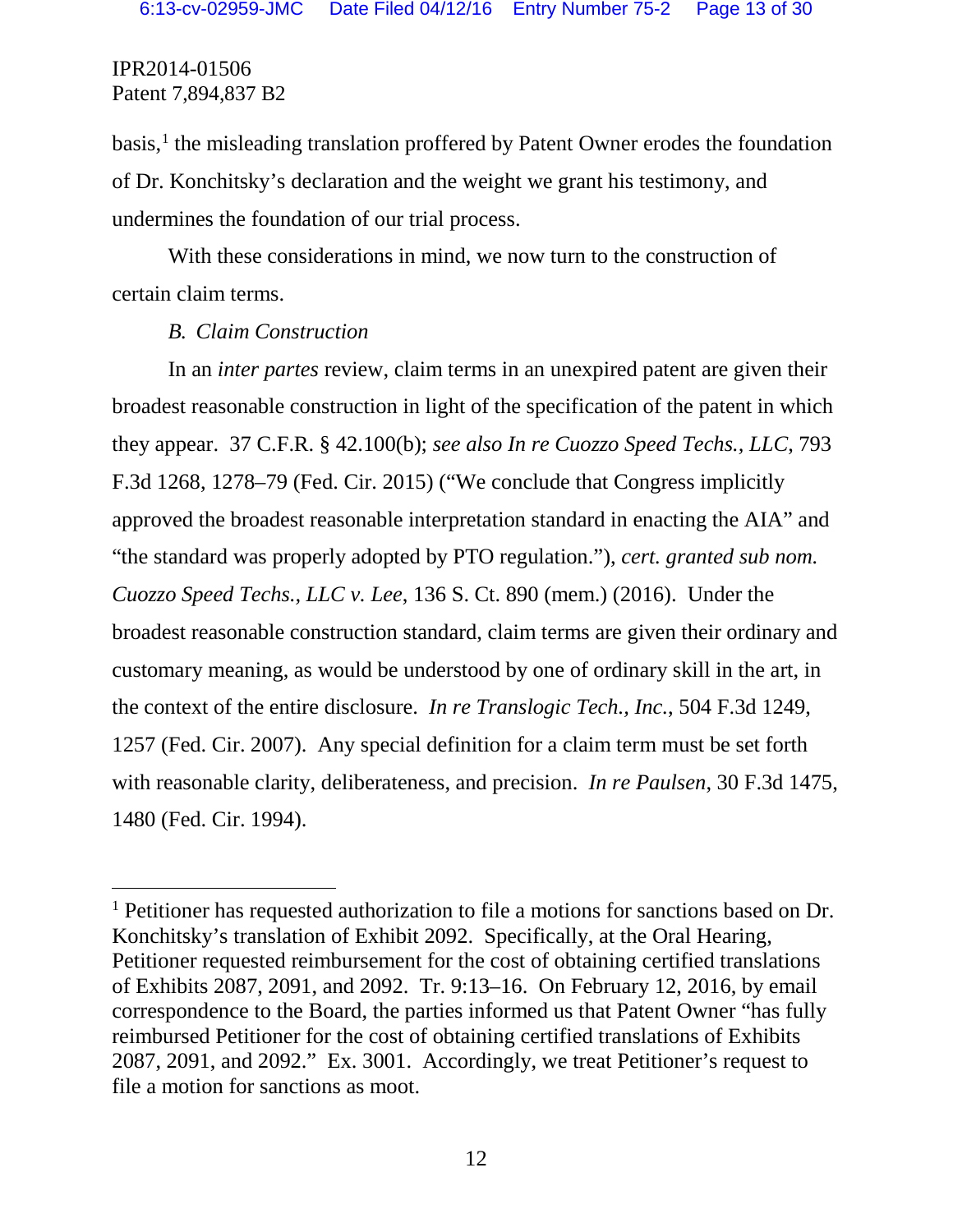### *1. "graphical symbol"*

Petitioner did not propose a construction of the claim term "graphical symbol" as recited in the challenged claims. *See* Pet. 9–10. Instead, the Petition equated a graphical symbol to "emoticons." Pet. 5 (citing Ex. 1001, 4:36–55, Figs. 12a and 12b). Our Decision did not determine a broadest reasonable interpretation for the claim term.

Patent Owner contends that the broadest reasonable interpretation by a person of ordinary skill in the art in light of the specification is that "graphical symbols," are "graphical emoticons" and *not* individual textual characters or such characters combined to form text emoticons. PO Reply 5. Patent Owner argues that contrary to Petitioner's contention, there is no applicable plain and ordinary meaning. Tr. 61:1–6. Patent Owner further argues that Petitioner fails to provide evidence that the cited prior art teaches or suggests graphical emoticons. Instead, Patent Owner contends that the Petitioner's evidence "merely discloses individual 'textual characters,' such as ':', '-', ')', ' $\hat{\mathbf{s}}'$ , '=', and ' $\hat{\mathbf{x}}''$  and fails to show "any combination of textual characters that '*generate*' a 'graphical symbol.'" PO Reply 5–6.

In support of "graphical symbol" being construed as graphical emoticon, Patent Owner cites the '837 patent's reference to Ex. 2003, Miller, U.S. Patent No. 6,629,793 ("the '793 patent"), which discloses a specialized graphical emoticon keyboard designed to support instant messaging that resolves textual/graphical data entry issues for regular sized keyboards. PO Resp. 6; see Ex. 1001, 2:66–3:5. Patent Owner argues that the '793 patent expressly states that "emoticon can be a text emoticon, such as the smiley face : ) or it can be a graphic emoticon." *Id*.; Ex. 2003, 1:37–38; *see also* Ex. 2003, 9:50–54 ("An emoticon can also be a graphic such as the emoticon faces shown in section the pull-down menu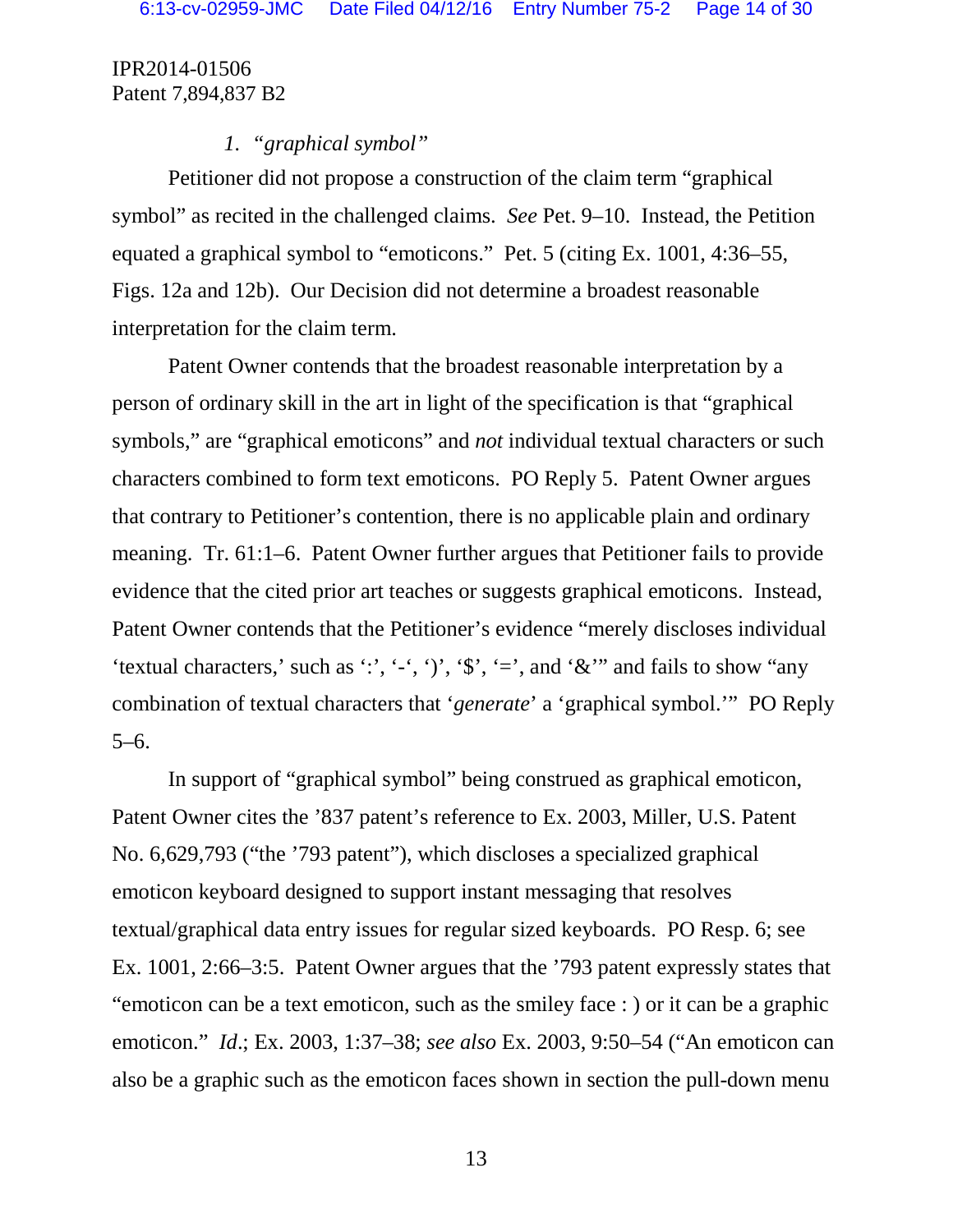606 of FIG. 6 below. As an example, Table 7 below shows a commonly known list of text emoticons."); 13:33–36 (stating that "displaying a text emoticon in the dominant display window in step 820, displaying a graphic emoticon in the dominant display window in step 822"); 13:54–57 (stating that "the application 114 uses the character map described in Table 9 and determines that a particular graphic emoticon, such as those shown in pull-down menu 606 of FIG. 6,"); 14:51–52 ("a text emoticon or a graphic emoticon."). Patent Owner relies on Ex. 2003 as referenced in the background of the '837 patent along with the Declaration of Dr. Konchitsky, Ex. 2007, to establish that Miller supports a distinction in the art between emoticons made of known textual characters (such as an ampersand, or parentheses) and graphical emoticons, represented by pictorial smiley faces. PO Resp. 6–8 (citing Ex. 2003, Figs. 2, 3 and 6).

The '837 patent states that

Emoticons are graphical symbols intended to convey emotional aspects of a message. For example, one instant messaging service may require the typing of the following characters :-) to generate the symbol  $\mathcal{O}$ , while another instant messaging service may only require the typing of :) to generate the symbol  $\mathcal{O}$ , which is typically known as the smiley face.

Ex. 1001, 3:34–39. Based on this passage and numerous references throughout the '837 Specification, Patent Owner contends that the generation of a "symbol" from typed characters indicates that emoticons represented by symbols such as the " $\mathbb{Q}$ " are the "graphical symbols" as recited in the claims. PO Resp. 8–9 (citing Ex. 1001, 4:36–55, 6:49–67, 8:2–7, 8:17–20, 16:1–10, 17:47–18:13, 18:35–48, 19:13–27, Figs. 2, 12a, and 12b).

Patent Owner also argues that the express statement that graphical symbols can be entered by using emoticon keys or programmable keys further supports the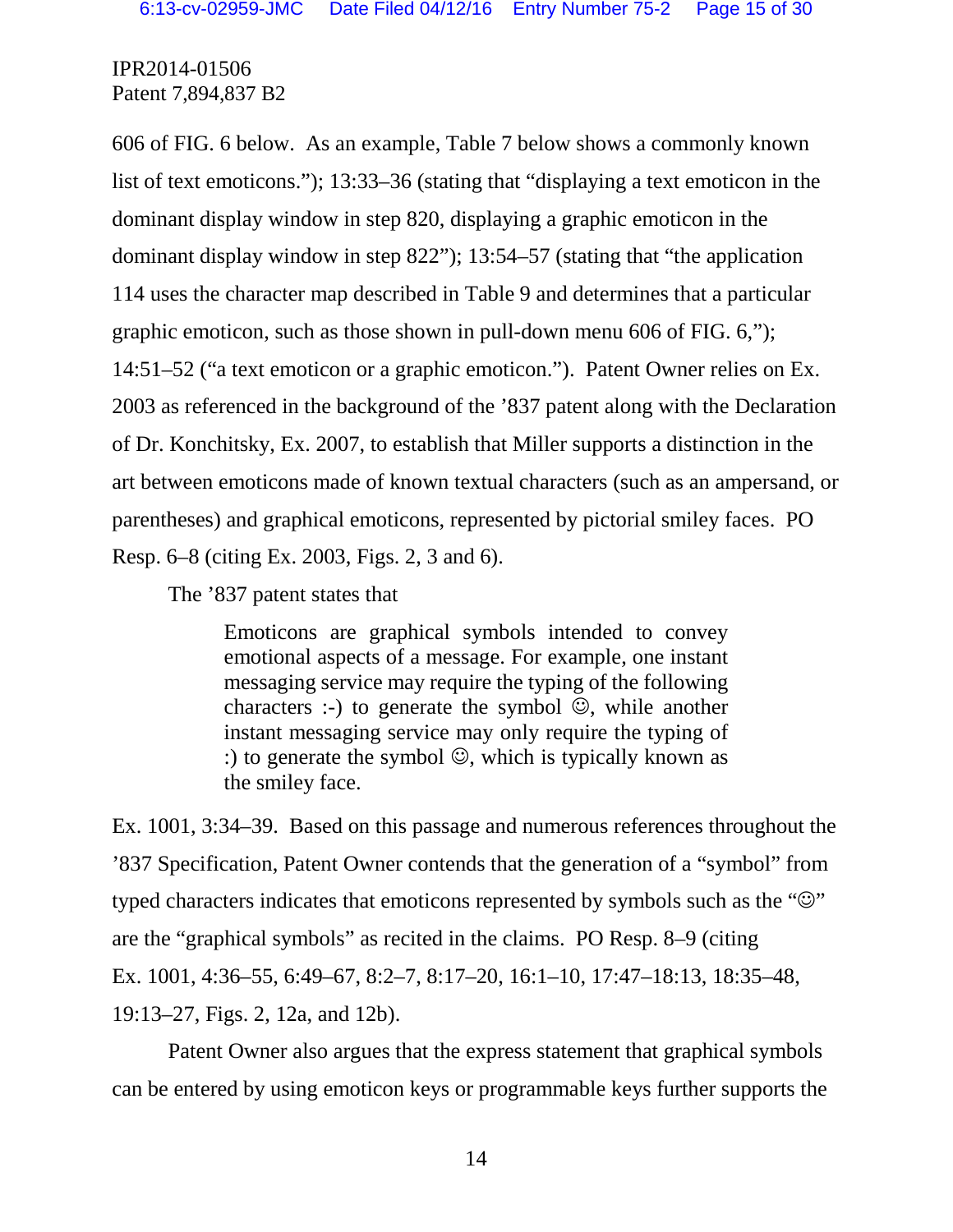contention that graphical symbols are graphical emoticons. PO Resp. 9–11 (citing Ex. 1001, 16:1–10, 18:1–7, Figs. 12a and 12b). In sum, Patent Owner contends that the '837 patent Specification and claims distinguish between textual characters and graphical symbols, e.g. " $\mathbb{Q}$ ," which are generated from typed characters, e.g. ":-)." PO Resp. 12–19.

Petitioner does not dispute that emoticons, such as  $\mathcal{O}$ , are "graphical" symbols," but contends that "graphical symbols" are not limited to such emoticons and can include emoticons of typed textual characters. Reply 12. In rebuttal to Patent Owner's contentions, Petitioner argues that the '837 patent does not expressly equate "graphical symbol" with "graphical emoticon," nor does it distinguish textual characters from graphical symbols. Reply 12–20. Furthermore, Petitioner asserts that the patentee did not act as its own lexicographer. Petitioner argues that its Declarant, Dr. Brody, and Petition relied on the plain and ordinary meaning of the term "graphical symbol." Reply 21; Tr. 31:3–6 (Petitioner's counsel stated that "[t]he petitioner's construction for graphical symbols is that that term should be given its plain and ordinary meaning. That was something that was explained by Dr. Brody in his declaration, Exhibit 1003."); *see also* Deposition of Alon Konchitsky, Ph.D., Ex. 1021, 69:6–24 (Konchitsky stating that the plain and ordinary meaning of graphical symbol is graphical emoticon).

Petitioner further asserts that Patent Owner's construction unreasonably narrows the construction of "graphical symbols" based on misreading passages of the '837 patent and reliance on the Miller patent that is not incorporated by reference. Reply 12–20. Petitioner's construction relies on its Declarant's testimony that the broadest reasonable interpretations of "textual characters" and "graphical symbols" is their plain and ordinary meaning. Reply 20–21; Ex. 1003 ¶ 27 (stating that "the broadest reasonable interpretation of the claim terms of the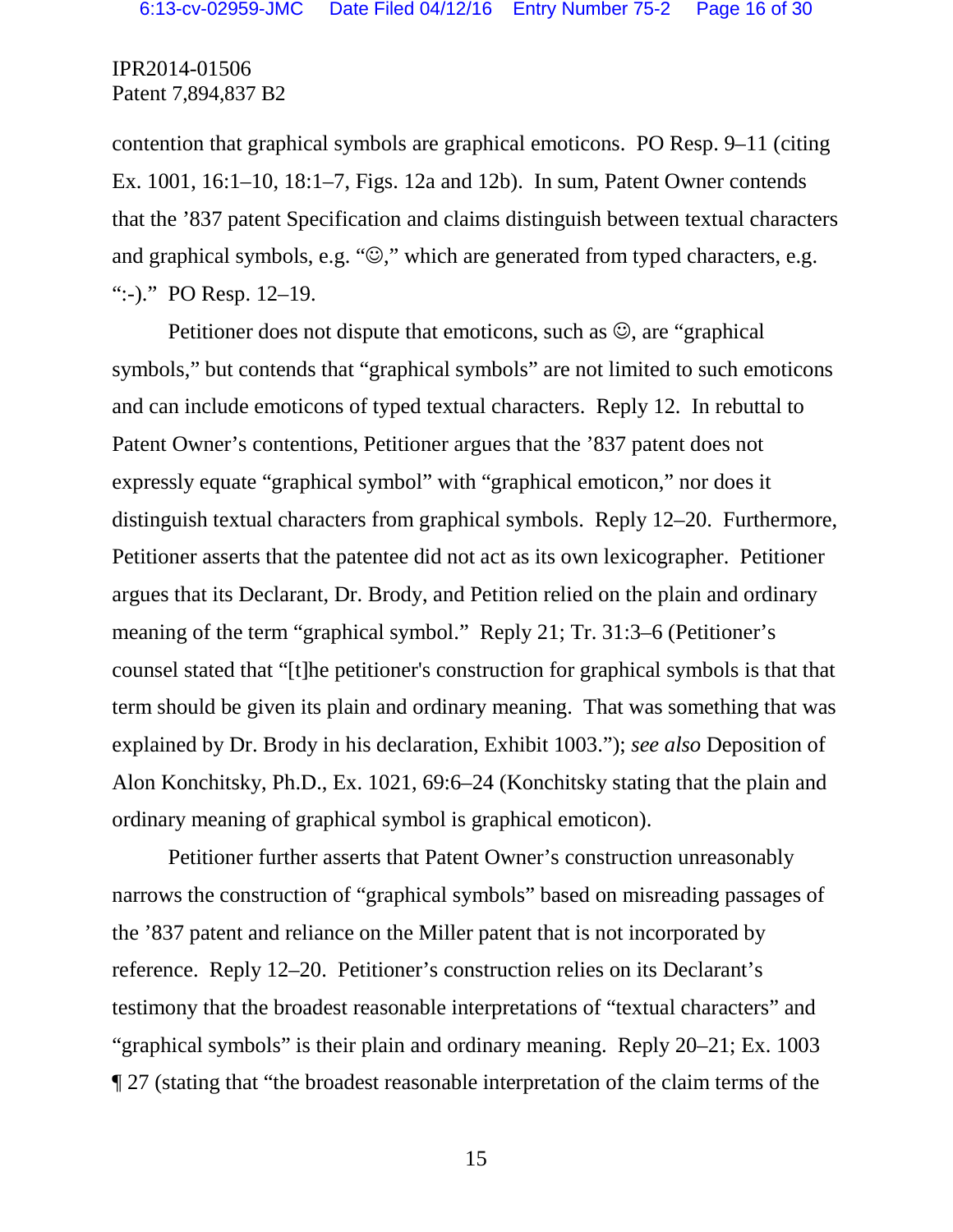'837 patent is generally consistent with the terms' ordinary and customary meaning, as a PHOSITA would have understood them").

Based on the full record and consideration of the parties' arguments and evidence, we determine that the broadest reasonable interpretation of the term "graphical symbols," as would be understood by one of ordinary skill in the art, in the context of the entire disclosure is "graphical emoticon." *See* Ex. 1001, 3:37– 39, 4:36–55, 6:49–67, 8:17–20, 16:1–10, 17:47–18:13, Figs. 12a and 12b. We agree with Patent Owner that the Specification of the '837 patent shows "symbols" being generated by textual characters. PO Resp. 14–15 (citing Ex. 1001 3:34–44, 4:40–55). Specifically, the '837 patent refers to characters generating graphical symbols where symbols are pictorial representations, e.g.  $\mathcal{O}$ , indicates to a person of ordinary skill in the art that symbols (and graphical symbols) are distinct from the textual characters used to generate them. Ex. 1001 3:34–44, 4:40–55. Thus, we are not persuaded by Petitioner's argument or the testimony of their Declarant that the '837 patent Specification does not distinguish between characters and symbols. Reply 12–13. We find that the Specification of the '837 patent showing combination of textual characters that are used to generate "graphical symbols" across different messaging services further supports the distinctions between textual characters and graphical symbols. *See* Ex. 1001, 6:64–67; 8:2–7, Tables 1– 4.

We are similarly not persuaded by Petitioner's argument that unreasonably broadens "graphical symbols." Reply 13–15. Petitioner's Declarant testimony asserts that "[w]hether a character is textual or graphical depends on the context in which it is used." Reply 16. However, Petitioner's argument ignores the context in which the terms "textual characters" and "graphical symbols" are used in the Specification and claims of the '837 patent. Indeed, the claims themselves support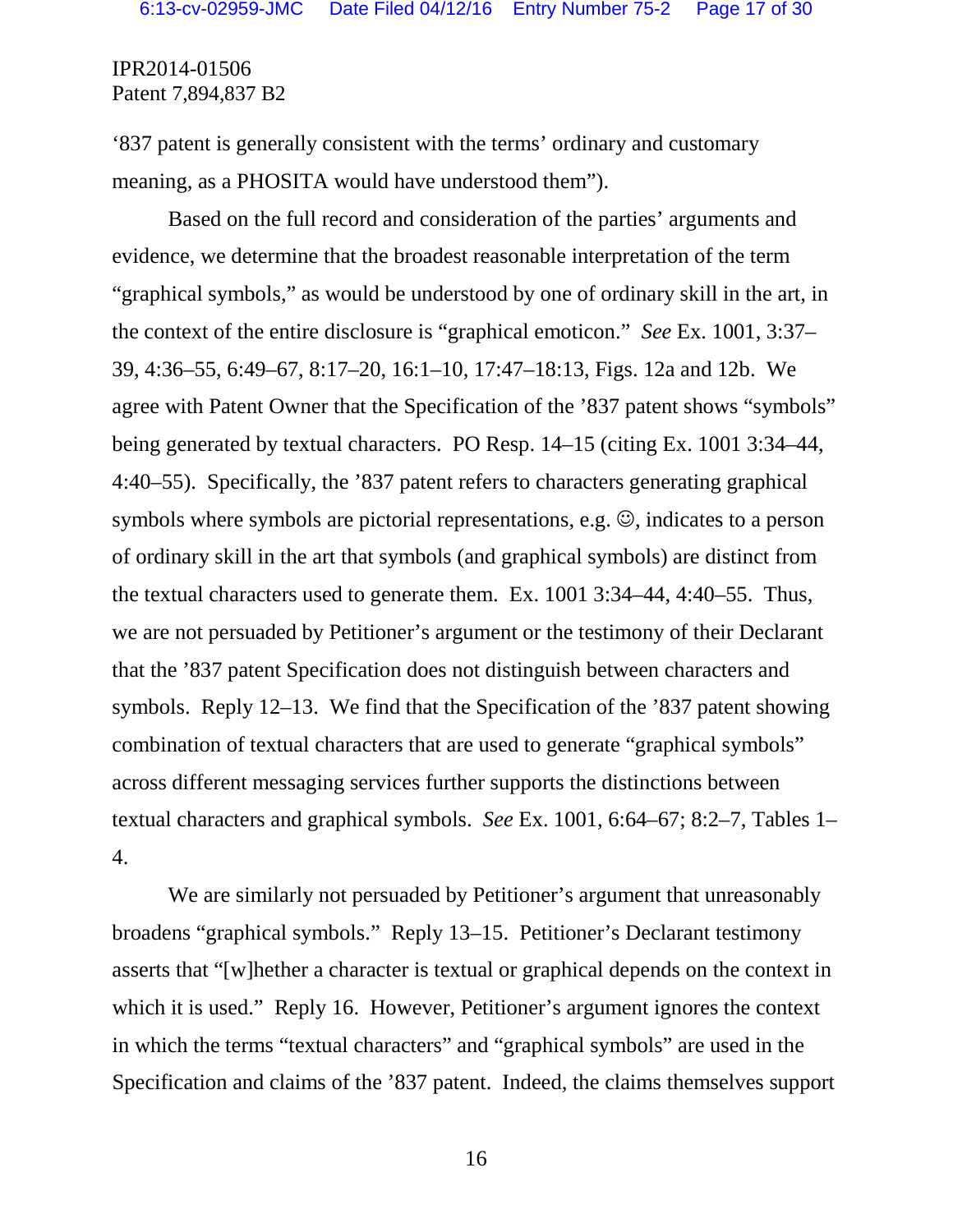a distinction between textual characters and graphical symbols. The claims refer to a "device being configured to generate textual characters and graphical symbols" and a "terminal housing to display textual characters and graphical symbols including the textual characters and graphical symbols generated by the . . . device" (claim 1); "generating textual characters and graphical symbols" and "displaying the generated textual characters and graphical symbols" (claim 11); "parsing textual characters and graphical symbols" and "confirming the entered characters are compatible with the instant messaging service" (claim 19). Moreover, claim 2 recites that "a set of characters corresponding to a graphical symbol supported by an instant messaging service" in reference to the graphical symbol keys supported by the Specification. Finally, claim 13 recites "a character sequence that represents the graphical symbol." The claims in light of the Specification of the '837 patent support the determination that "graphical symbols" refer to "graphical emoticons" and not the string of textual characters that may represent the graphical emoticon.

We are also persuaded by Patent Owner's argument that the '837 patent Specification shows that "graphical symbols" are entered using emoticon keys or programmable keys, while textual characters are entered by typing on a keyboard. PO Resp. 15–16 (citing Ex. 1001, 18:1–4, Fig. 2). The '837 patent distinguishes the symbols shown in Figure 2, which include characters such as "\$" from "graphical symbols" entered by an emoticon or programmable key. Ex. 1001, 18:1–4, Fig. 2. This distinction contradicts Petitioner's description of "graphical symbols" being disclosed in the e740 User's Manual by characters such as "\$" and "=". Pet. 23.

We note that Petitioner fails to cite any persuasive intrinsic evidence that supports its contention regarding the plain and ordinary meaning of the term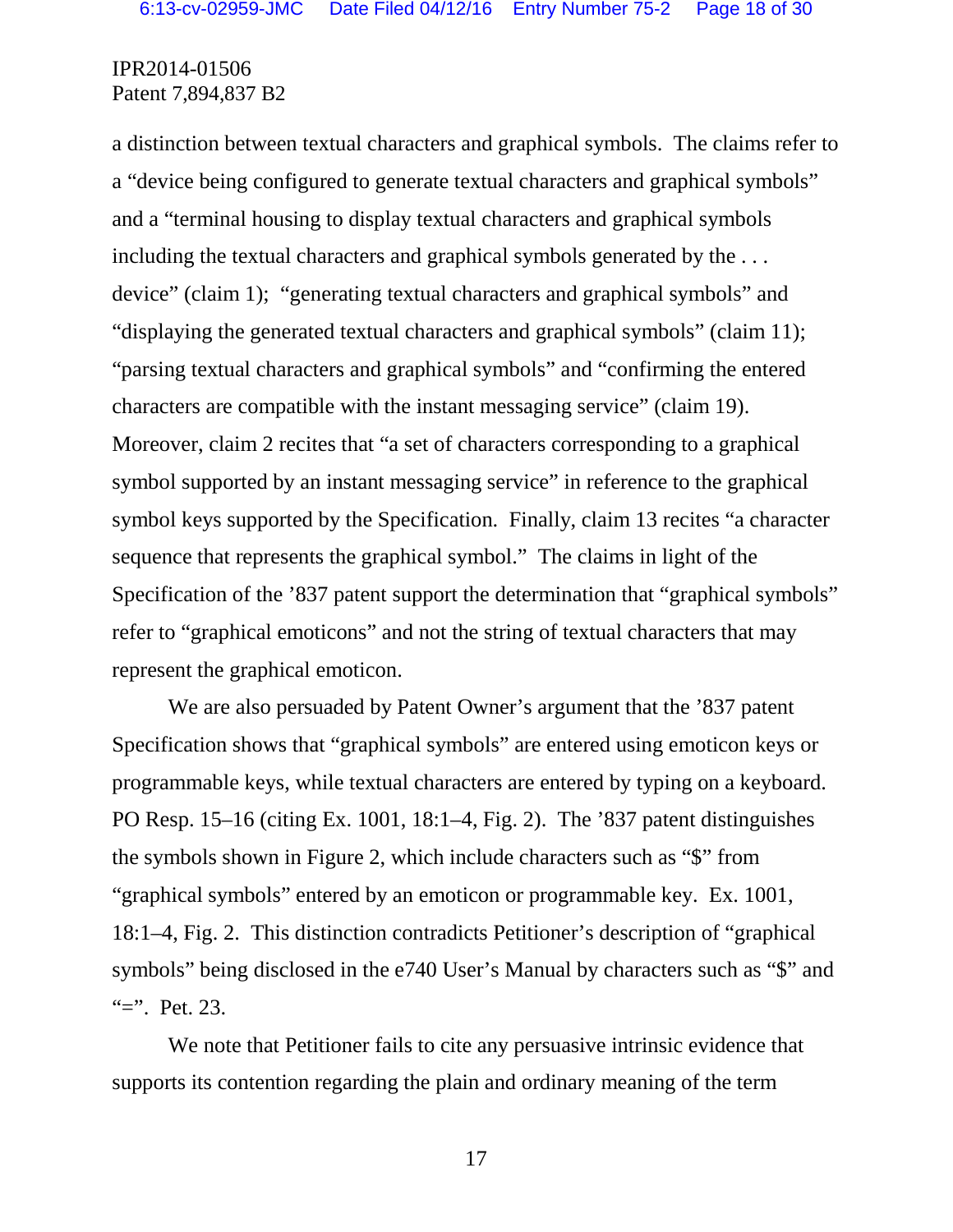"graphical symbols." Petitioner's argument is based on extrinsic declaration testimony. We find unavailing Petitioner's argument that "a [person of ordinary skill in the art] would know that characters such as a colon, dash, and closed parentheses are flexible in their usage and not strictly categorized as 'textual' or 'graphical'" and refutes the usage of the term "graphical symbol" in the Specification and claims of the '837 patent. Reply 20 (citing Ex. 2006, 84:2, 89:– 18, 170:17–171:25,180:3–14). Petitioner's reliance on general knowledge of an ordinarily skilled artisan broadens the term "graphical symbol" in a manner that disregards the context and usage of the term. Petitioner's arguments regarding the alleged flexible usage of textual and graphical symbols to a person of ordinary skill in the art (PO Resp. 20) and reliance on the plain and ordinary meaning of the term (PO Resp. 21) do not yield the conclusion that "the broadest reasonable interpretation of the term 'graphical symbols' includes more than just emoticons" (Tr. 97:10–11). *See also* Ex. 2006, 182:17–25 (Petitioner's Declarant stating that "a person having ordinary skill in the art would understand, that graphical symbols, emoticons, can be displayed as combinations of text characters, as combinations of text characters and graphical symbols, and as pictorial signals."). Accordingly, based on the intrinsic evidence before us, we are not persuaded by Petitioner that "graphical symbols" as recited in the claims encompasses combinations of characters.

Finally, we disagree with Petitioner's assertion that the '793 patent as cited in the '837 patent, is not useful because it was not incorporated by reference into the Specification of the '837 patent. Reply 20. The '793 patent is expressly referenced in the Background section of the '837 patent, and akin to the file history of a patent, is intrinsic evidence that may be useful in construing claim terms. *See Kumar v. Ovonic Battery Co.,* 351 F.3d 1364, 1368 (Fed. Cir. 2003) (stating that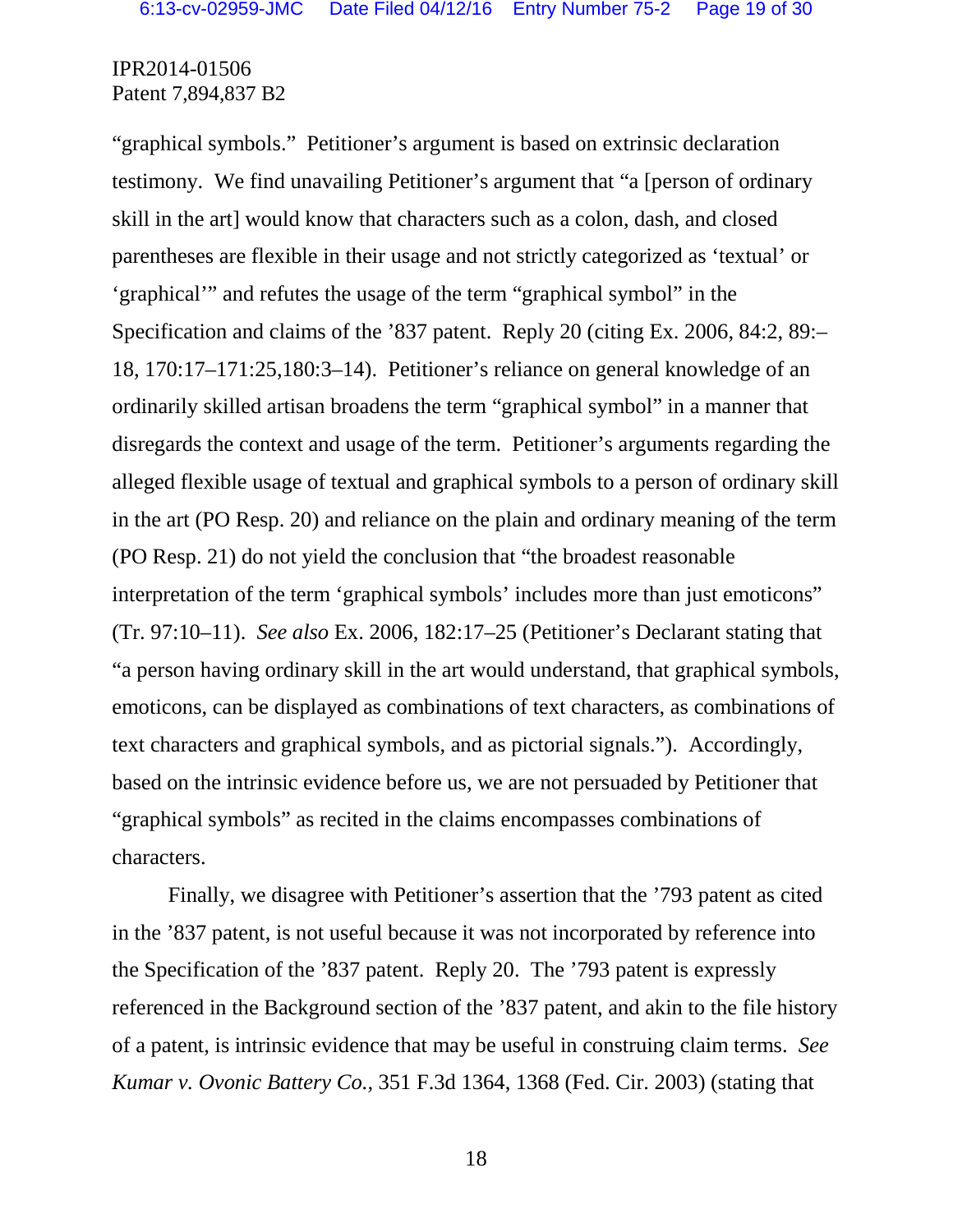"[Federal Circuit] cases [] establish that prior art cited in a patent or cited in the prosecution history of the patent constitutes intrinsic evidence" and citing cases establishing same); *Arthur A. Collins, Inc. v. Northern Telecom Ltd*., 216 F.3d 1042, 1045 (Fed. Cir. 2000) (noting "[w]hen prior art that sheds light on the meaning of a term is cited by the patentee, it can have particular value as a guide to the proper construction of the term, because it may indicate . . . the meaning of the term to persons skilled in the art"). Based on the full record, we find that the '793 patent as referenced in the '837 patent Specification supports the determination that a person of ordinary skill in the art would understand that "graphical symbol" in light of the '837 patent Specification is a "graphical emoticon" and is distinct from a "textual emoticon."

With respect to extrinsic evidence, we note that neither party has cited a dictionary or treatise defining the terms textual character or graphical symbol as recited in the challenged claims. *See* PO Resp. 29 n.9 (noting that the term "graphical symbols" does not appear in the 2003 editions of Merriam-Webster's Dictionary or Newton's Computer Dictionary). After considering the full record, we find that the extrinsic evidence, $2$  does not change our determination that the broadest reasonable interpretation, as would be understood by one of ordinary skill

<span id="page-18-0"></span> <sup>2</sup> Although Petitioner has presented evidence that Patent Owner seeks a broader construction of the term "graphical symbol" in related district court proceedings (Reply 23–24; Ex. 1034 at 6), Petitioner has not indicated that the district court adopted Patent Owner's proposed construction. Even if a court had adopted Patent Owner's proposed construction, a district court's interpretation of a claim term is instructive but not binding on our construction. *See Power Integrations, Inc. v. Lee*, 797 F.3d 1318, 1326 (Fed. Cir. 2015) ("There is no dispute that the board is not generally bound by a prior judicial construction of a claim term.").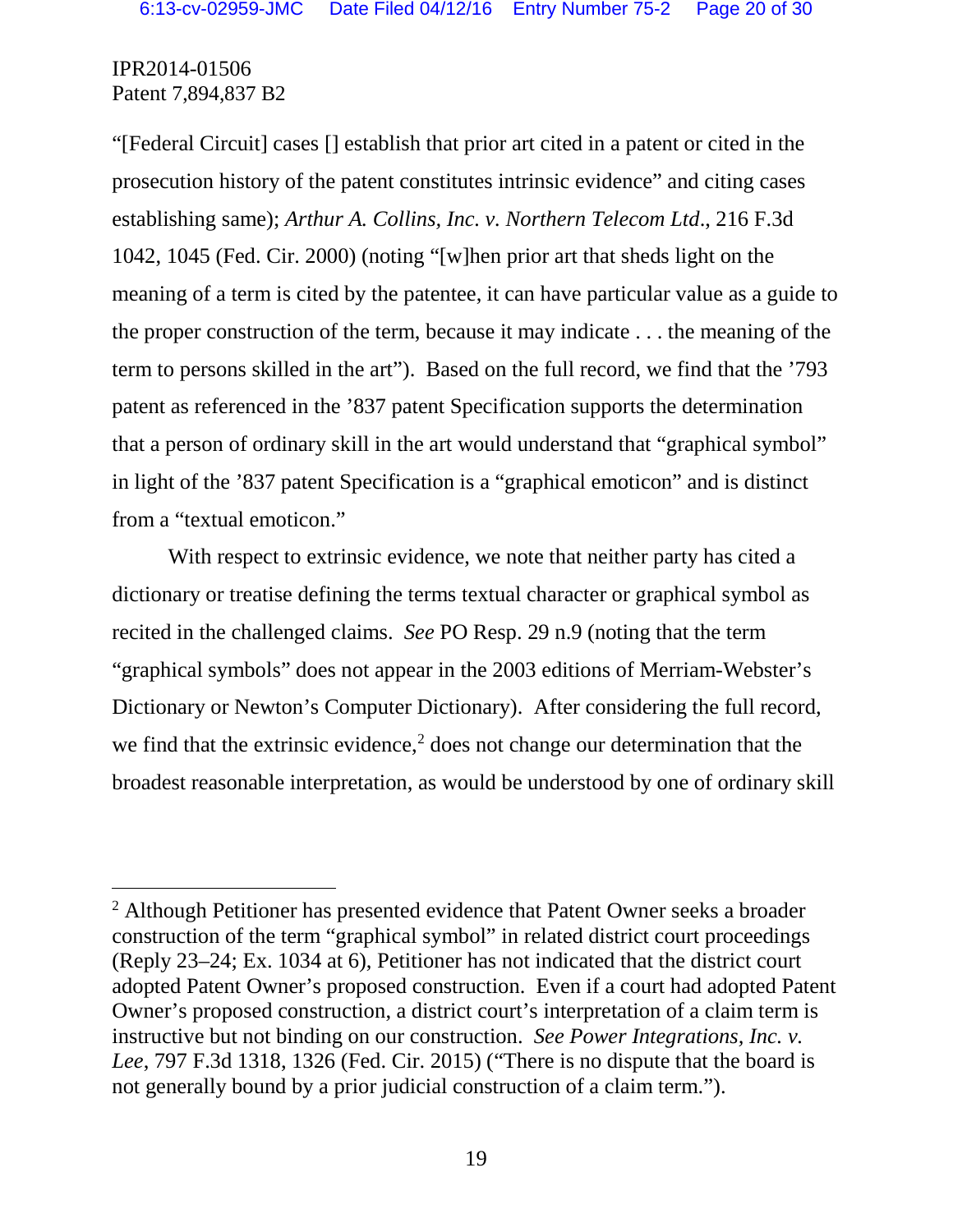in the art in the context of the entire disclosure, of "graphical symbol" is "graphical emoticon."

### *C. Anticipation Based on e740 User's Manual*

Petitioner asserts that claims 1–4, 10–15, and 17 are anticipated by e740 User's Manual (Ex. 1004). Pet. 11–36. The e740 User's Manual describes the hardware and software functionality of the Toshiba Pocket PC e740 product. Ex. 1004, 2. The e740 is a touchscreen wireless device that includes MSN Messenger software and wireless IP functions. *Id*. at 13–14. In support of its contentions, Petitioner also provides claim charts and citations to the Declaration testimony of Dr. Arthur T. Brody ("Brody Declaration," Ex. 1003). *Id*.

Based on the complete record, we agree with Patent Owner that Petitioner has not demonstrated by a preponderance of the evidence that the e740 User's Manual explicitly or inherently discloses the limitations of independent claims 1 and 11. *See* PO Resp. 36–37. The Petition applies a construction for "graphical symbol" that includes text emoticons and individual characters themselves as graphical symbols. *See* Pet. 23 n.2, 31 n.4 (citing individual characters such as ")" and "-" as graphical symbols alone). The Petition states that the "combination of characters, each element of the smiley face—':', '-', ')'—is also a graphical symbol" like a "character sequence, such as ':-)' or ';-)', that represents a graphical symbol." Pet. 23 n.2. Based on the claim construction determined above, "graphical symbols" are "graphical emoticons" that are distinct from "textual emoticons" presented by Petitioner. Petitioner's evidence and argument do not establish that the cited reference teaches a "device [] configured to generate textual characters and graphical symbols" as recited in independent claim 1 and related limitations in claim 11. Pet. 12–13, 28.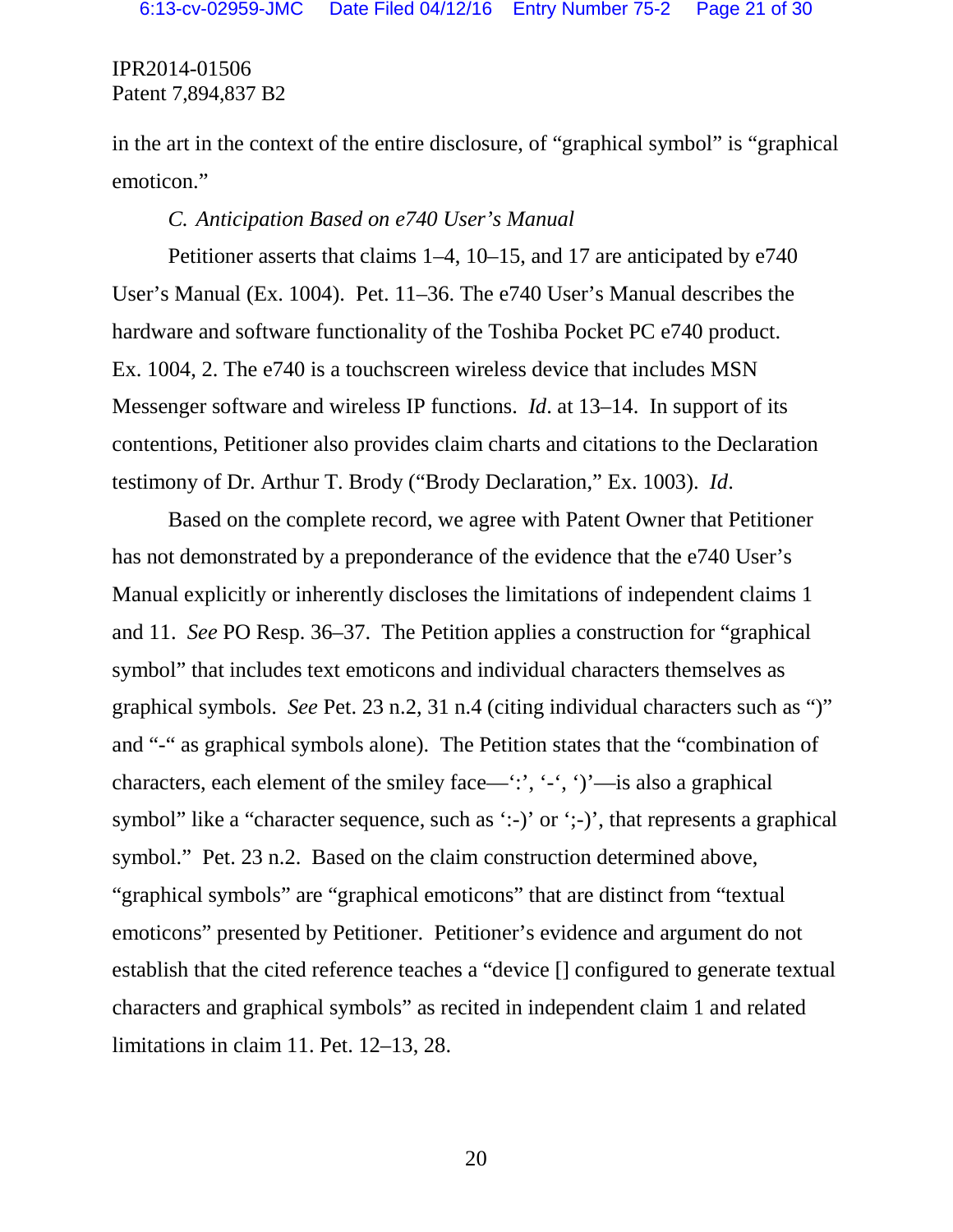Upon review of the complete record, we are not persuaded by Petitioner's arguments that the e740 User's Manual and Morrison disclose graphical emoticons. Reply 22; Tr. 38:13–39:10. Petitioner's efforts to bootstrap MSN Messenger as discussed in the e740 User's Manual (or Morrison) to the disclosure of graphical emoticons is not supported by the Petitioner's evidence and argument as presented in the Petition. Pet. 12–13, 28, 42. In sum, Petitioner has not provided persuasive or sufficient evidence that the e740 User's Manual discloses "graphical symbols" as recited in independent claims 1 and 11. Pet. 11–22 (claim 1), 28–29 (claim 11).

After consideration of the complete record before us, we are not persuaded by a preponderance of the evidence that claims 1–4, 10–15, and 17 are anticipated by e740 User's Manual.

#### *D. Obviousness Grounds Based on e740 User's Manual and Morrison*

Petitioner contends that dependent claims 5 and 16 are obvious in view of the e740 User's Manual and the Nokia IM+ Manual. Pet. 31–41. Petitioner also contends that claims 1–5, 10–17, and 20 are obvious in view of e740 User's Manual and Morrison. Pet. 41–57. Petitioner presents claim charts and evidence in support of the contentions. *Id*.

Petitioner's argument and evidence rely on the same overly broad construction of "graphical symbols" used in the anticipation grounds based on the e740 User's Manual. Pet. 38–39, 42–43, 45, 49 (citing e740 User's Manual for teaching recited claim limitations). As discussed above, Petitioner's argument that the combination of Morrison and the e740 User's Manual teach "graphical symbols" is not supported by the Petition. *Id*. Although we carefully weighed Patent Owner's Declarant testimony, we agree with Patent Owner's argument that the Petition fails to demonstrate that Morrison and the e740 User's Manual teach or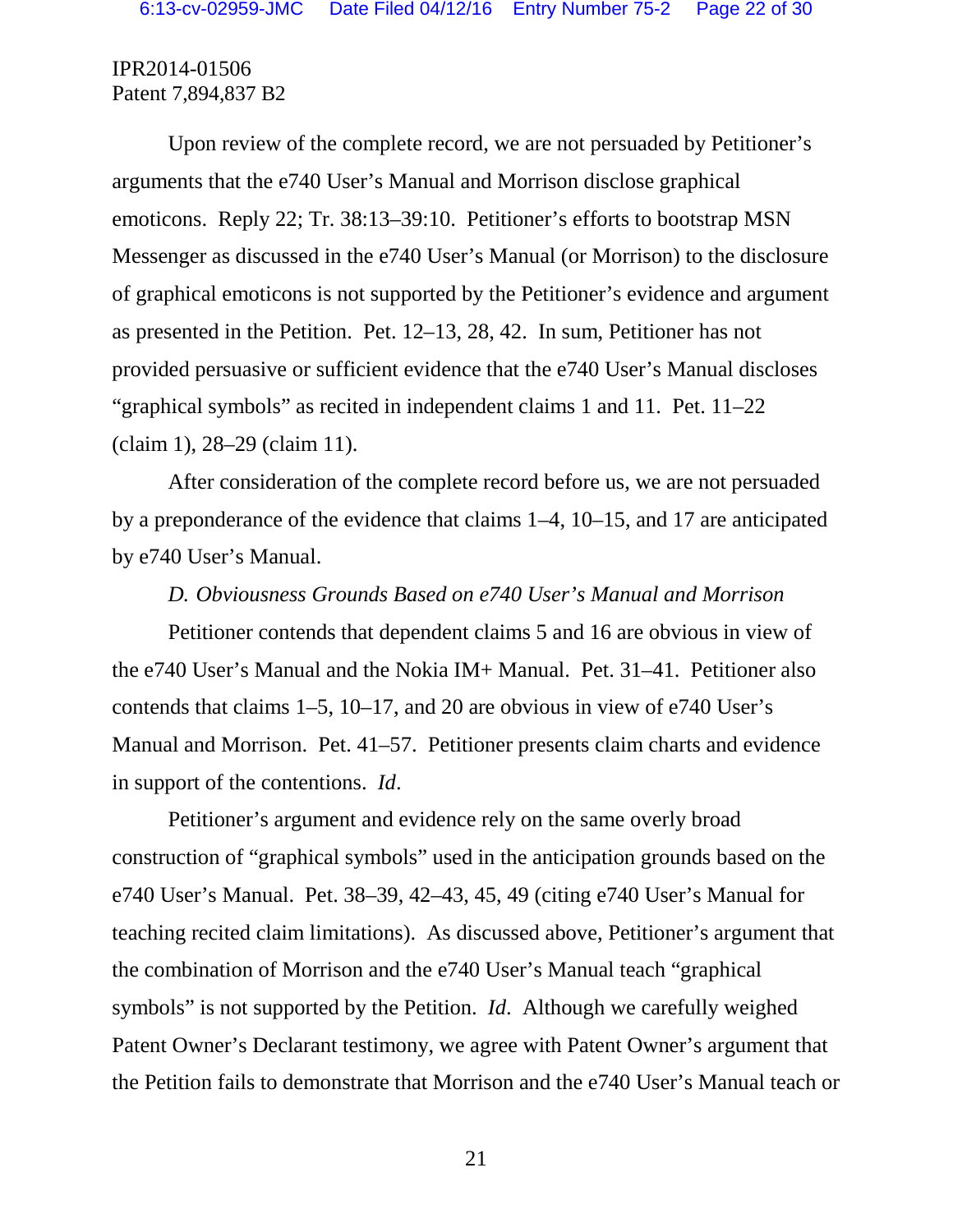suggest "graphical symbols" or "graphical emoticons" as opposed to textual characters cited by Petitioner. PO Resp. 44–48; Pet. 38–39, 42–43, 45, 49.

We have considered the arguments and evidence presented by the Petitioner and Patent Owner. We conclude that Petitioner has not shown by a preponderance of the evidence that each element of claims 1–5, 10–17, and 20 are obvious in view of e740 User's Manual and Morrison or that claims 5 and 16 are obvious in view of the e740 User's Manual and the Nokia IM+ Manual.

#### *E. Petitioner's Motions to Exclude*

Petitioner filed a Motion to Exclude certain evidence. Paper 34 ("Pet. Mot. Excl."). Patent Owner filed an Opposition to Petitioner's Motion to Exclude (Paper 42, "PO Opp. Excl."), and Petitioner filed a Reply to Patent Owner's Opposition (Paper 45, "Pet. Reply Excl."). In particular, Petitioner moves to exclude Patent Owner's exhibits, as discussed below.

#### *1. Secondary Consideration Charts (Exhibits 2080–2081)*

Petitioner argues it is prejudiced because Patent Owner's secondary considerations exhibits were improperly filed with the sur-reply, depriving Petitioner of a written reply. Pet. Mot. Excl. 1. Patent Owner contends that the exhibits were summary originally introduced during cross examination of Patent Owner's expert prior to Petitioner's Reply. PO Opp. Excl. 2. As such Patent Owner states that they are not new evidence and instead are merely summaries of evidence introduced in with the Patent Owner's Response. *Id*. (citing Ex. 2007).

Although we did not rely on these exhibits or reach secondary consideration issues, Patent Owner's belated introduction of summary evidence that Patent Owner admits is in the record with the Patent Owner response is cumulative. We grant Petitioner's motion to exclude Exhibits 2080 and 2081.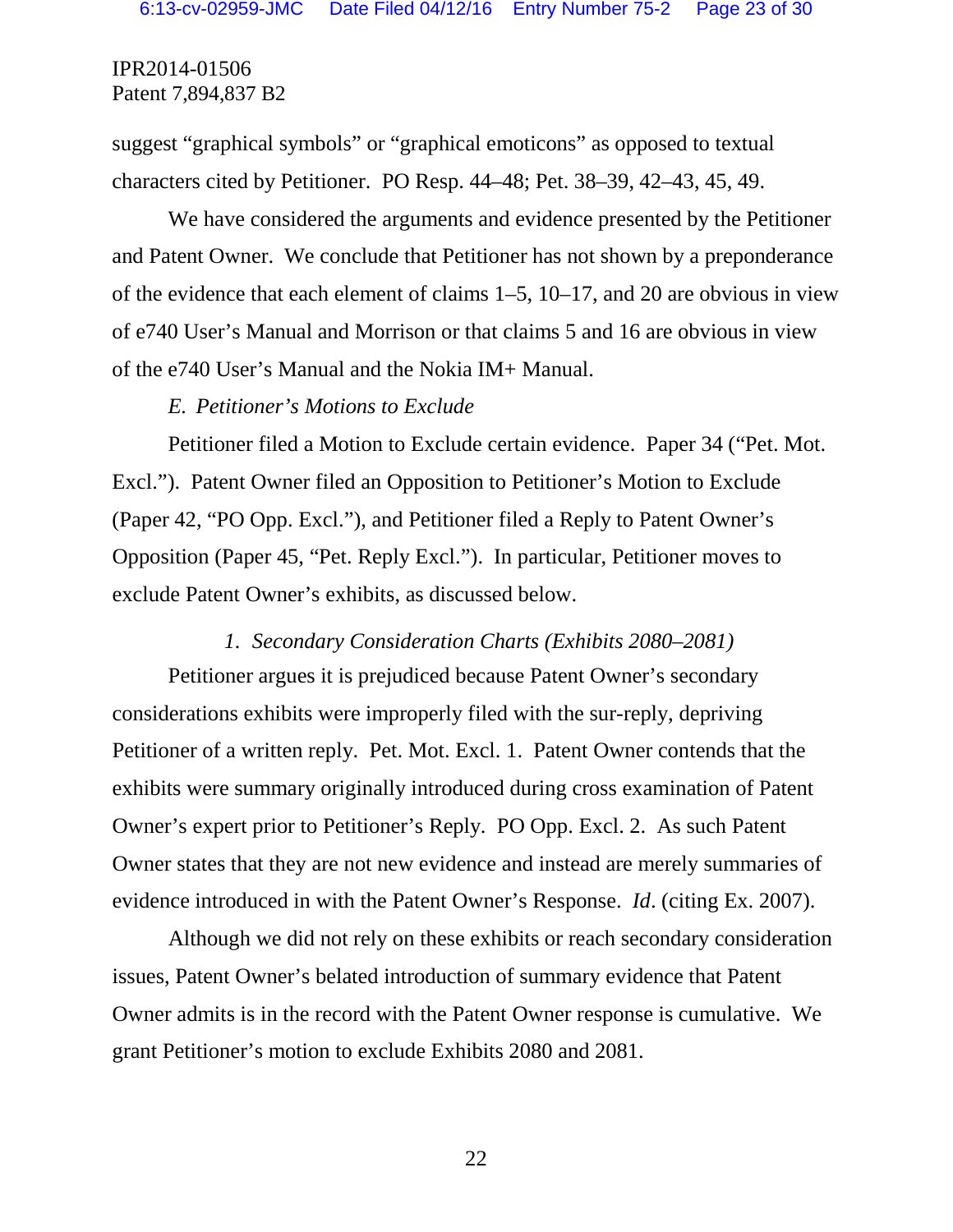> *2. Dr. Konchitsky's Bournemouth University Ph.D. Dissertation (Exhibit 2084) and Dr. Konchitsky's Bournemouth University Master's Thesis (Exhibit 2090)*

Petitioner argues that Exhibit 2084 and Exhibit 2090 are inadmissible because Patent Owner failed to file an English translation with an affidavit attesting to the accuracy of the translation pursuant to [3](#page-22-0)7 C.F.R.  $\S$  42.63(b).<sup>3</sup> Pet. Mot. Excl. 2, 4–5. Rule 42.63(b) provides that "[w]hen a party relies on a document or is required to produce a document in a language other than English, a translation of the document into English and an affidavit attesting to the accuracy of the translation must be filed with the document."

Patent Owner does not dispute that (1) Exhibit 2084 and Exhibit 2090 are written in Hebrew; and (2) no English translation has been provided. PO Opp. Excl. 3–4, 6–7. However, Patent Owner argues that Rule 42.63(b) should not apply in circumstances where the substance of the document in a foreign language is not relied upon. PO Opp. Excl. 3, 5–6. Alternatively, Patent Owner argues that we should waive the certified translation in these circumstances in the interest of a just, speedy and inexpensive resolution of this proceeding. *Id.*

Based on the complete record, we are not persuaded by Patent Owner's arguments that we should set aside the requirements of Rule 42.63(b). For example, Patent Owner argues that the "substance" of Exhibit 2084 is not at issue because the "entire point of Exhibit 2084" is that it is a Ph.D. dissertation written in the Hebrew language. PO Opp. Excl. 4. However, without a certified translation, we cannot confirm that Exhibit 2084 contains Dr. Konchitsky's Ph.D. dissertation in Hebrew. Moreover, we cannot agree with Patent Owner that

<span id="page-22-0"></span><sup>&</sup>lt;sup>3</sup> Petitioner filed its objections within the prescribed time limit provided under Rule 42.64(b)(1). Paper 29.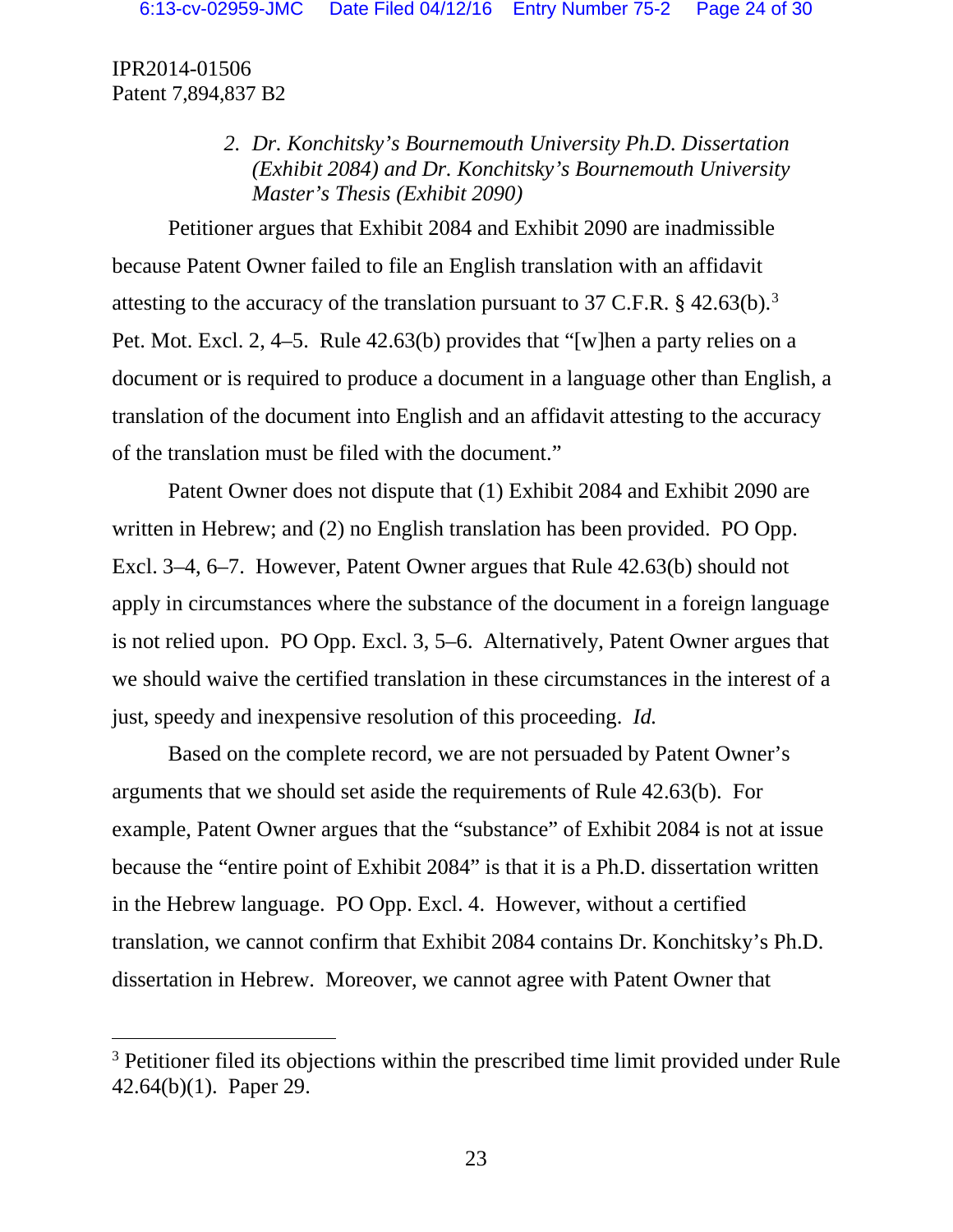Exhibit 2084 is "indisputably authenticated," as we cannot ascertain the contents of the document to determine authenticity. *See id.*

Additionally, based on the facts this case, Patent Owner has not explained how waiver of Rule 42.63(b) would promote a just, speedy and inexpensive resolution of the proceeding. Providing a certified translation of a document in a foreign language allows each party a fair opportunity to develop its respective positions based on a full understanding of the record. Generally, the development of a clear and complete record promotes the interests of a just, speedy and inexpensive resolution. In the instance of a missing translation, the record lacks clarity and completeness, which in itself incurs expenditure of resources on issues that could have been avoided altogether. Accordingly, based on the totality of the facts, we do not waive Rule 42.63(b) for Exhibit 2084 and Exhibit 2090. Petitioner's Motion to Exclude Exhibit 2084 and Exhibit 2090 is granted.

## *3. Dr. Konchitsky's Bournemouth University Ph.D. Transcript (Exhibit 2085)*

Petitioner argues that Patent Owner has not established the authenticity of Exhibit 2085 in order to demonstrate that Dr. Konchitsky obtained a genuine Ph.D. from Bournemouth University. Pet. Mot. Excl. 2–3. Exhibit 2085 purportedly shows Dr. Konchitsky's Bournemouth University Ph.D. transcript.

Arguably, the Ph.D. transcript allegedly shown in Exhibit 2085 may not be sufficient to establish that Dr. Konchitsky obtained a genuine Ph.D.; however, as discussed above, Dr. Konchitsky's education and experience qualify him to provide his opinion on the subject matter of this proceeding even without taking into consideration whether Dr. Konchitsky has a Ph.D. from Bournemouth University Extension through Ramat Gan College in Israel. Further, Petitioner has withdrawn any allegation that Dr. Konchitsky himself engaged in forgery or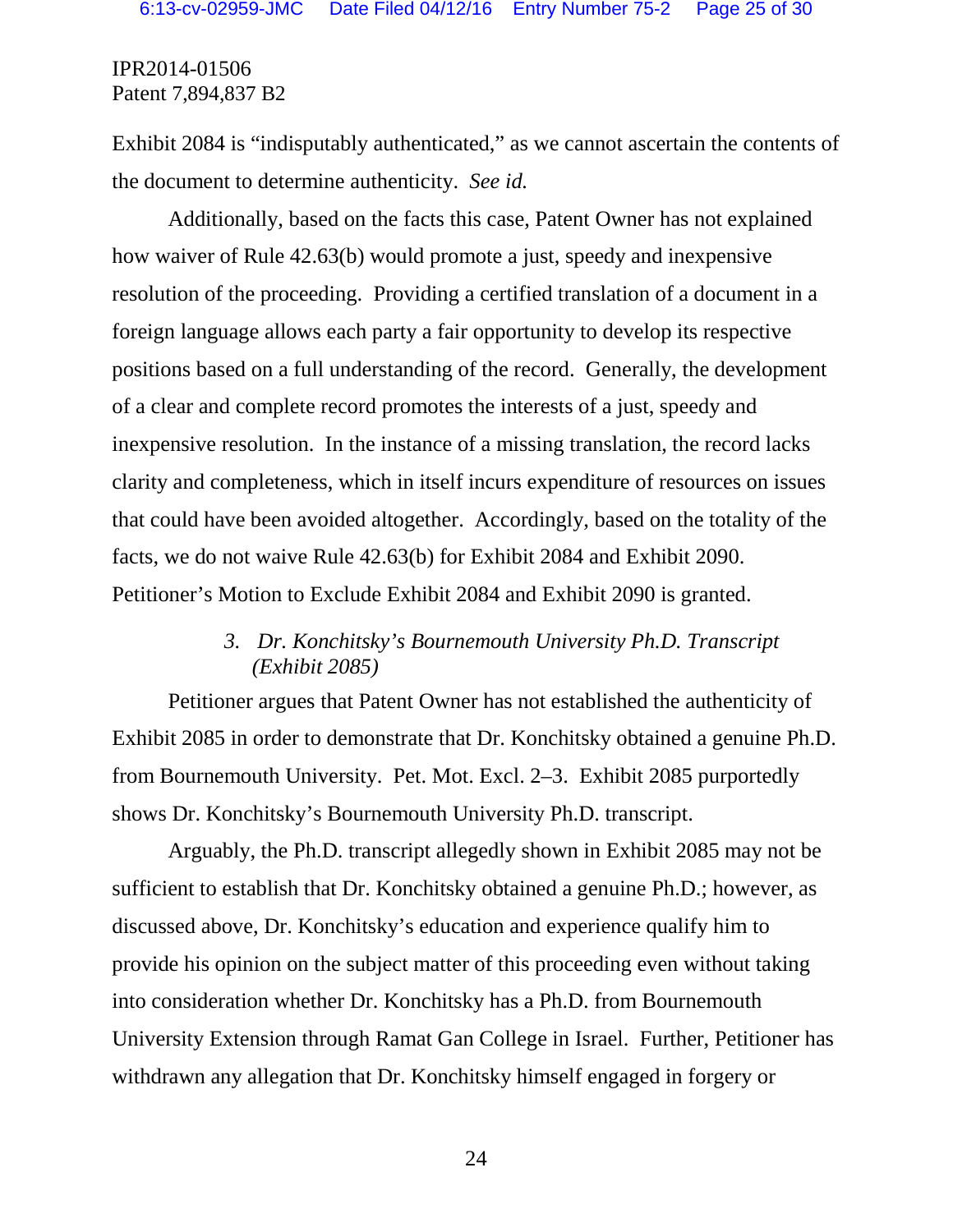perjury related to his Ph.D. Tr. 5:8–22. Thus, we determine that the authenticity of Exhibit 2085 is moot.

> *4. Dr. Konchitsky's Bournemouth University Ph.D. Payment Receipts (Exhibit 2087) and Dr. Konchitsky's Master's Payment Receipts (Exhibit 2091)*

Petitioner has withdrawn its motion to exclude Exhibits 2087 and 2091. Pet.

Exclude Reply 3; Tr. 11:1–4. We treat this request as moot.

*5. Statement of Mr. Cohen (Exhibit 2092); November 4, 2002 Letter from Marilyn Russell on Bournemouth University Letterhead (Exhibit 2093); December 26, 2002 Letter of Professor Meidan on Bournemouth University Letterhead (Exhibit 2094); October 18, 2015 Letter of Professor Meidan (Exhibit 2095); Statement of Gili Dror (Exhibit 2096); Statement of Simon Perez (Exhibit 2097); December 21, 2004 Letter of Recommendation by Stanford University Professor Lusignan (Exhibit 2102)*

Petitioner presents several arguments challenging the admissibility of Exhibits 2092–2097 and 2102. Pet. Mot. Excl. 5–14. Petitioner's Motion is dismissed as moot as this Decision does not rely on Exhibits 2092–2097 and 2102.

Further, we note that in evaluating the credibility of Dr. Konchitsky's testimony, we considered the circumstances of how Patent Owner came to file an incorrect translation of Exhibit 2092, which is originally in a foreign language and purported to be a statement by Mr. Haim Cohen. *Supra* Sect. II(A)(3); *see* Ex. 1061 (certified translation of Exhibit 2092 filed by Petitioner). Our discussion of Exhibit 2092 does not rely on the substance of Ex. 2092 to determine Dr. Konchitsky's credibility, but solely considers Dr. Konchitsky's testimony in light of the circumstances Patent Owner asserts led to a "mismatched" Exhibit 2092 with an incorrect translation.

Accordingly, we dismiss Petitioner's Motion to Exclude Exhibits 2092– 2097 and 2102 as moot.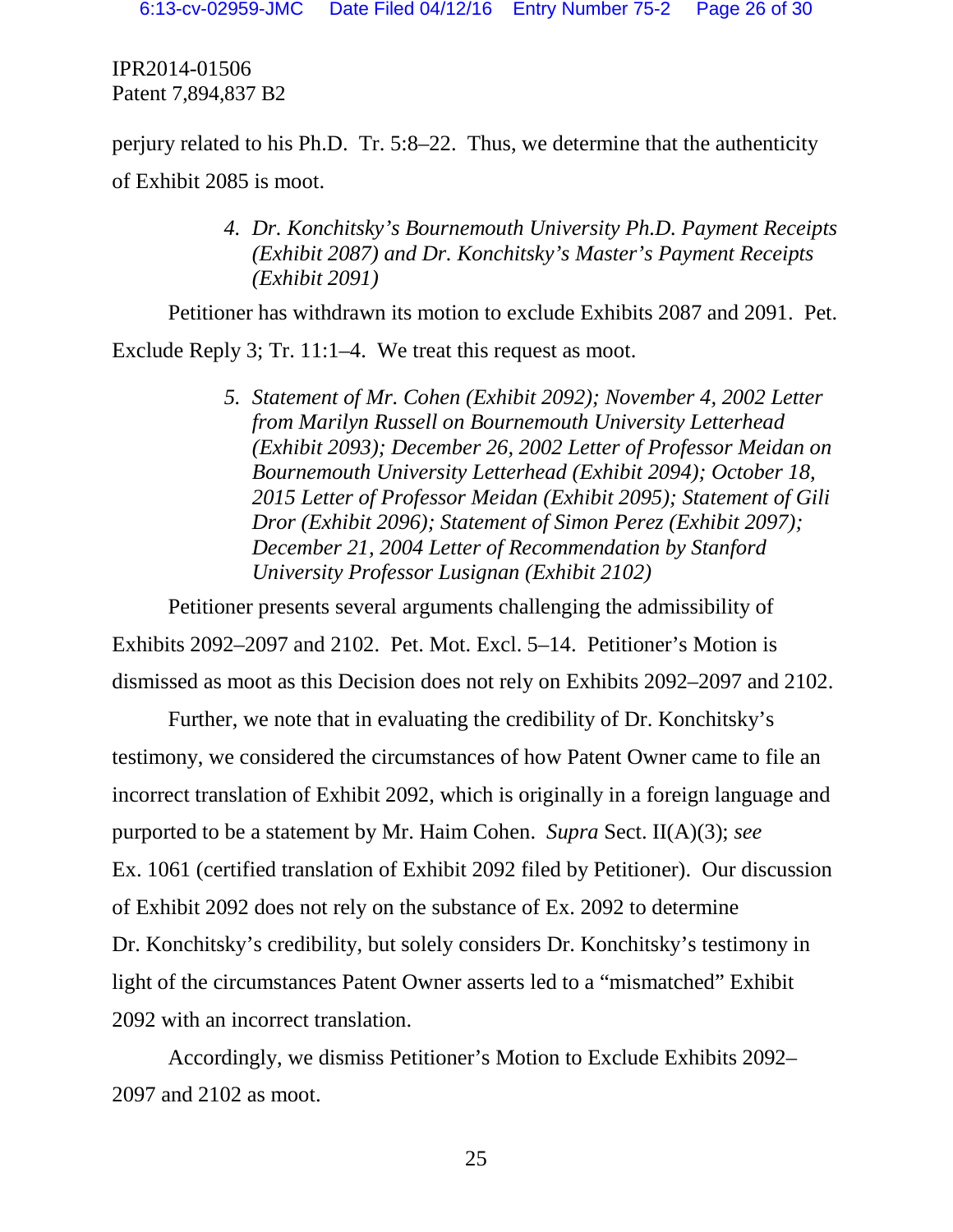## *F. Patent Owner's Motion to Exclude*

Patent Owner filed a Motion to Exclude. Paper 37 ("PO Mot. Excl."). Petitioner filed an Opposition to Patent Owner's Motion to Exclude (Paper 42, "Pet. Opp. Excl."), and Patent Owner filed a Reply (Paper 47, "PO Reply Excl.").

# *1. Exhibits 1006, 1007, and 1009–1011*

Patent Owner presents several arguments challenging the admissibility of Exhibits 1006, 1007, and 1009–1011. Pet. Mot. Excl. 1–3. Patent Owner argues that the Decision on Institution did not expressly rely on these exhibits, that the exhibits are not relevant or authenticated. *Id*. at 1-2. Petitioner responds that the challenged exhibits are not hearsay and are authentic. Pet. Opp. Excl. 1–4.

Patent Owner's Motion to Exclude Exhibits 1006, 1007, and 1009–1011 is dismissed as moot because this Decision does not rely on these exhibits.

# *2. Exhibits 1022, 1031, 1032, 1039, and 1040*

Patent Owner asserts that Exhibits 1022, 1031, 1032, 1039, and 1040 are not directed at the substance of the unpatentability issues but instead relate to the alleged deception regarding the academic credentials of Dr. Konchitsky. PO Mot. Excl. 4. Patent Owner contends that these exhibits are inadmissible hearsay and not relevant. *Id*. at 3–11.

Because we do not directly on Exhibits 1022, 1031, 1032, 1039, and 1040 in reaching our Decision on the unpatentability of the challenged claims of the '837 patent, we dismiss Patent Owner's Motion to Exclude Exhibits 1022, 1031, 1032, 1039, and 1040.

# *3. Exhibits 1036 and 1037*

Patent Owner contends that Exhibits 1036 and 1037, first introduced in the Petitioner's Reply, constitute new evidence that was not included in the Petition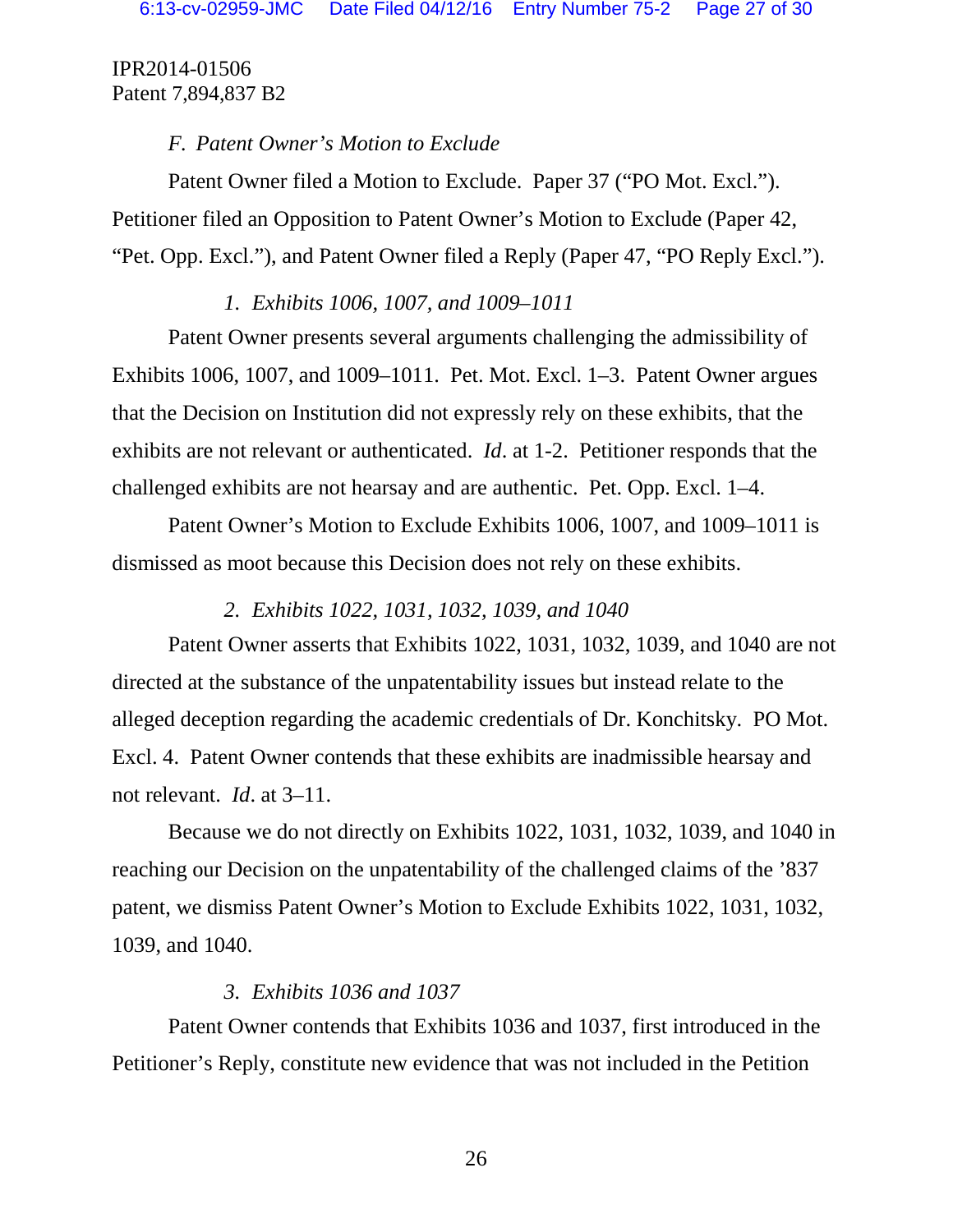and should be excluded. PO Mot. Excl. 11. Petitioner contends that Exhibits 1036 and 1037 are submitted properly to rebut Patent Owner's construction of the claim term "graphical symbol." Pet. Opp. Excl. 13–15.

On the full record, we are not persuaded by Patent Owner's argument that Petitioner's exhibits are irrelevant and unreliable hearsay. PO Mot. Excl. 11–13. Petitioner's Reply cites the Exhibits 1036 and 1037 in rebuttal to Patent Owner's claim interpretation of the cited prior art references, and not as substitute grounds for unpatentability. Reply 22–23. Finally, Patent Owner's issues regarding the lack of supporting declaration explaining the relevance of the exhibits or the substantive teachings of the exhibits, are best addressed in the weight accorded to Petitioner's arguments and evidence.

Based on the facts of the present case, we deny Patent Owner's Motion to Exclude Exhibits 1036 and 1037.

#### III. CONCLUSION

For the foregoing reasons, Petitioner has not demonstrated by a preponderance of the evidence that:

(1) claims 1–4, 10–15, and 17 of the '837 patent are unpatentable under 35 U.S.C. § 102 as anticipated by e740 User's Manual;

(2) claims 1–5, 10–17, and 20 of the '837 patent are unpatentable under 35 U.S.C. § 103(a) as obvious over the e740 User's Manual and Morrison; and

(3) claims 5 and 16 of the '837 patent are unpatentable under 35 U.S.C. § 103(a) as obvious over the e740 User's Manual and the Nokia IM+ Manual.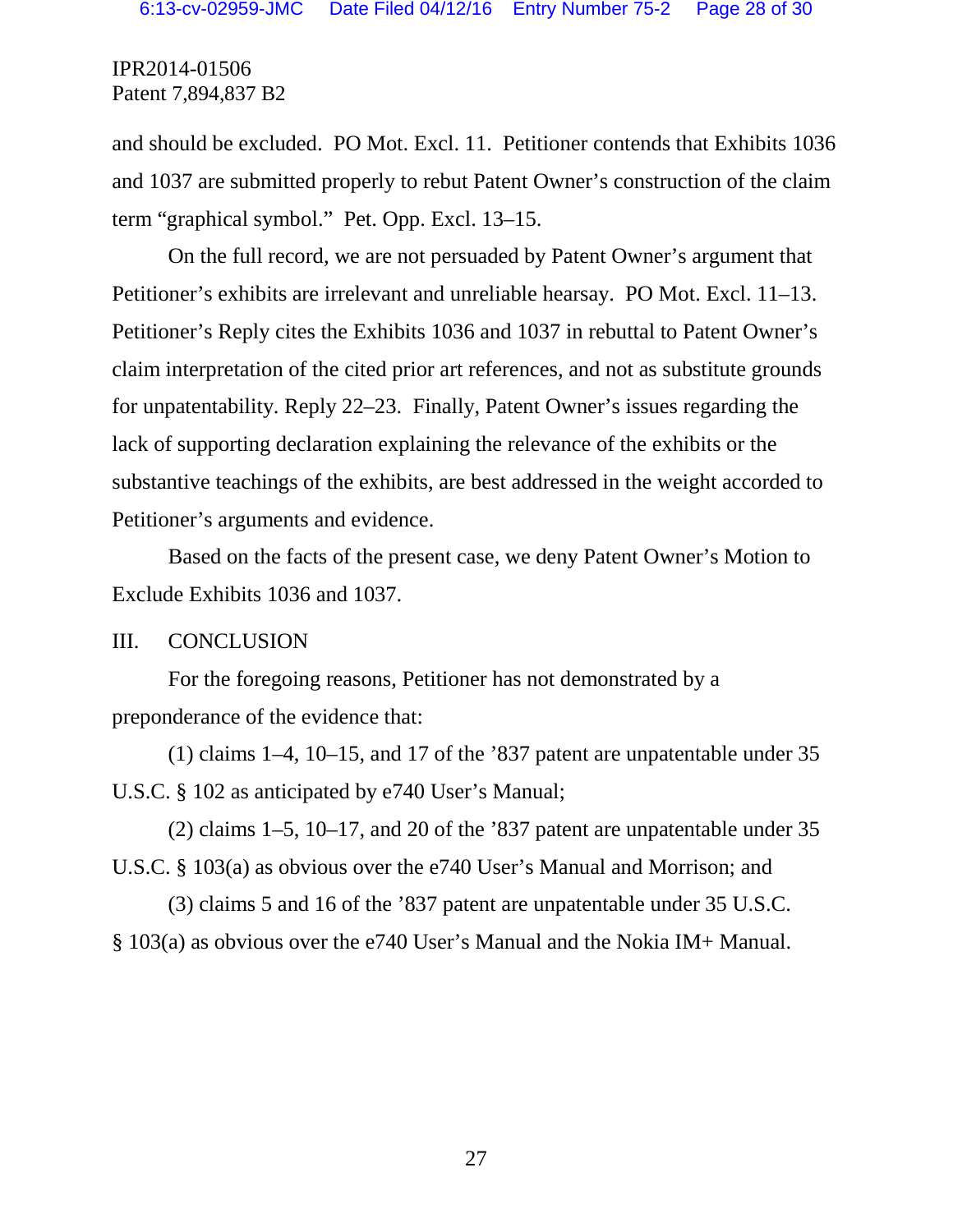IV. ORDER

In consideration of the foregoing, it is hereby:

ORDERED that, based on a preponderance of the evidence, claims 1–5, 10–

17, and 20 of U.S. Patent No. 7,894,837 have not been shown to be unpatentable;

FURTHER ORDERED that Petitioner's Motion to Exclude Exhibits 2080, 2081, 2084, and 2090 is *granted*;

FURTHER ORDERED that Petitioner's Motion to Exclude Exhibits 2085, 2087, 2091–2097, and 2102 is *dismissed as moot*;

FURTHER ORDERED that Patent Owner's Motion to Exclude Exhibits 1006, 1007, 1009–1011, 1022, 1031, 1032,1039, and 1040 is *dismissed as moot*;

FURTHER ORDERED that Patent Owner's Motion to Exclude Exhibits 1036 and 1037 is *denied;* and

FURTHER ORDERED, because this is a final written decision, the parties to this proceeding seeking judicial review of our Decision must comply with the notice and service requirements of 37 C.F.R. § 90.2.